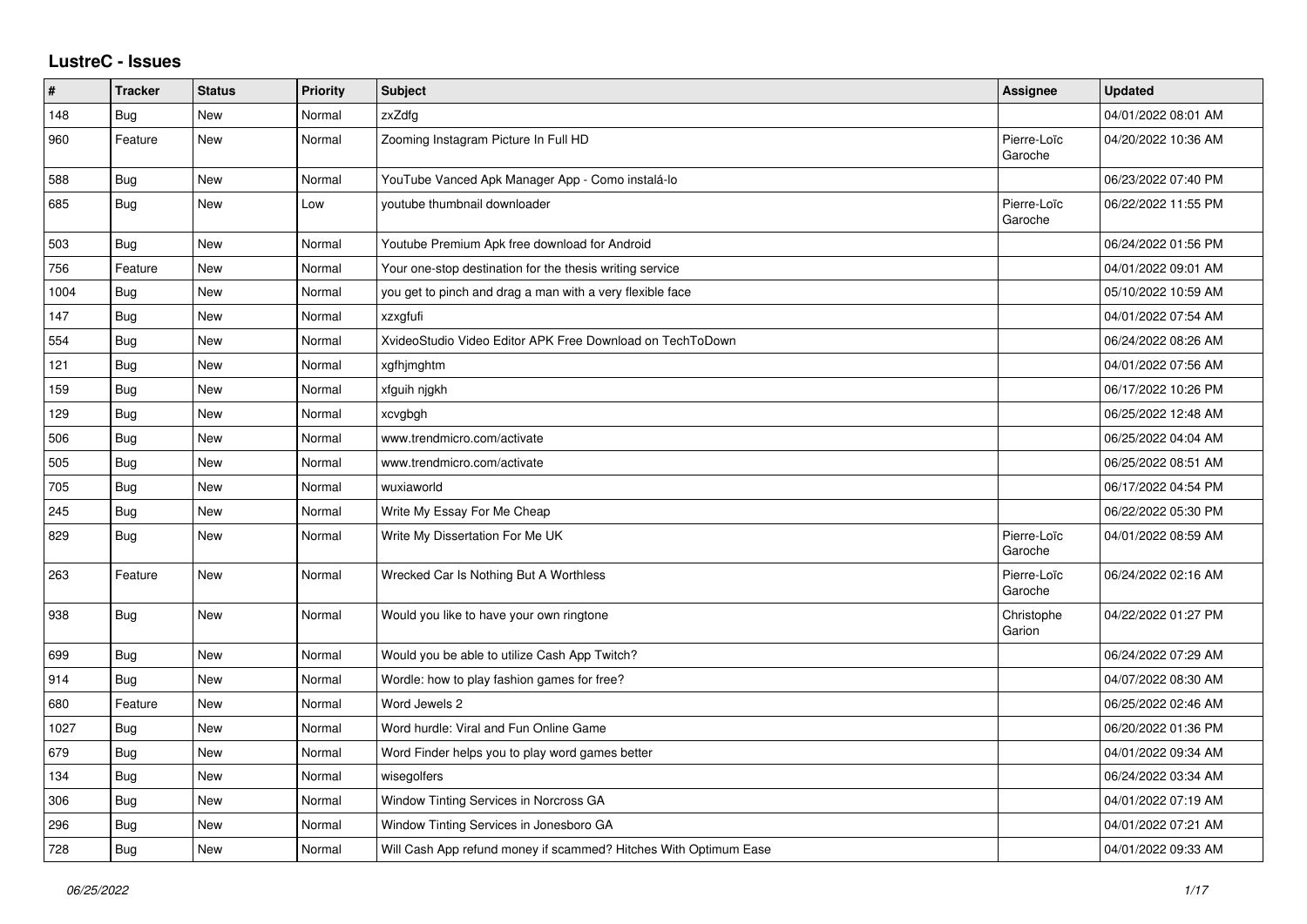| $\sharp$ | <b>Tracker</b> | <b>Status</b> | Priority | <b>Subject</b>                                                             | <b>Assignee</b>        | <b>Updated</b>      |
|----------|----------------|---------------|----------|----------------------------------------------------------------------------|------------------------|---------------------|
| 538      | Bug            | New           | Normal   | Will cash app refund money if scammed quickly?                             |                        | 06/23/2022 05:29 PM |
| 878      | Bug            | New           | Normal   | Wie ist instazoom hilfreich beim Herunterladen von Instagram-Profilbildern |                        | 04/08/2022 09:28 PM |
| 776      | Bug            | New           | Normal   | Wibargain                                                                  |                        | 06/17/2022 08:52 PM |
| 587      | Bug            | New           | Normal   | Why Picsart Pro Offers Great Features                                      |                        | 06/19/2022 02:19 PM |
| 701      | Bug            | New           | Normal   | Why Law Essay Helper UK is Necessary?                                      |                        | 06/24/2022 03:17 PM |
| 922      | Bug            | New           | Normal   | Why Is The Need For Assignment Writing Services?                           |                        | 06/25/2022 09:26 AM |
| 757      | Bug            | New           | Normal   | Why Is Issue of Car Maintenance so Famous for the Consumers?               |                        | 04/01/2022 09:01 AM |
| 963      | Feature        | New           | Normal   | Why I am not getting cool cash app card designs- call experts              |                        | 06/15/2022 05:21 AM |
| 540      | Bug            | New           | Normal   | Why Haven't I Received My Cash App Card? Can I get t the reasons behind it |                        | 04/01/2022 09:25 AM |
| 78       | Bug            | In Progress   | Normal   | Why generate MCDC conditions for constant flows?                           | Pierre-Loïc<br>Garoche | 04/01/2022 08:08 AM |
| 637      | Feature        | <b>New</b>    | Normal   | Why do the Outlook rules not work in my account?                           |                        | 06/25/2022 12:51 AM |
| 884      | Bug            | New           | Normal   | Why do Subway Surfers popular                                              |                        | 04/01/2022 09:16 AM |
| 880      | <b>Bug</b>     | New           | Normal   | Why do Subway Surfers popular                                              |                        | 04/01/2022 09:16 AM |
| 551      | Bug            | New           | Normal   | Why Do Students Need Online Best Dissertation Writing Services?            |                        | 06/22/2022 05:53 PM |
| 713      | Bug            | New           | High     | Why Cupcake 2048 is a addictive game?                                      | Pierre-Loïc<br>Garoche | 04/01/2022 09:34 AM |
| 208      | Bug            | New           | Normal   | Why Cash app won't let me send money if scammed?                           |                        | 04/01/2022 08:54 AM |
| 188      | Bug            | New           | Normal   | Why are university students buying assignments online?                     | Pierre-Loïc<br>Garoche | 06/25/2022 10:12 AM |
| 707      | Bug            | New           | Normal   | Why Accounting Assignments Are Beneficial For The Students?                | Pierre-Loïc<br>Garoche | 06/24/2022 09:16 PM |
| 1008     | Bug            | New           | Normal   | Who was the first black woman to anchor a newscast?                        |                        | 05/10/2022 03:13 PM |
| 802      | Bug            | New           | Normal   | Who Is an ETL Engineer                                                     |                        | 06/25/2022 12:34 AM |
| 801      | Bug            | New           | Normal   | Who Is an ETL Engineer                                                     |                        | 06/24/2022 11:18 PM |
| 800      | Bug            | New           | Normal   | Who Is an ETL Engineer                                                     |                        | 06/20/2022 10:21 PM |
| 799      | Bug            | New           | Normal   | Who Is an ETL Engineer                                                     |                        | 06/24/2022 04:30 PM |
| 798      | Bug            | New           | Normal   | Who Is an ETL Engineer                                                     |                        | 06/23/2022 11:38 PM |
| 1123     | Bug            | New           | Normal   | Where To Watch FIFA World Cup 2022                                         |                        | 06/24/2022 03:51 AM |
| 920      | <b>Bug</b>     | New           | Normal   | Where I Can Get Essay Writing Services?                                    |                        | 04/11/2022 08:35 AM |
| 1107     | Feature        | New           | High     | Where do you have to find an application to watch news and sports videos?  | Christophe<br>Garion   | 06/18/2022 10:36 AM |
| 768      | Bug            | New           | Normal   | Where can you buy best jackets online?                                     |                        | 04/01/2022 09:05 AM |
| 793      | Feature        | New           | Urgent   | Where can I find cheap FIFA coins?                                         | Pierre-Loïc<br>Garoche | 06/25/2022 05:05 AM |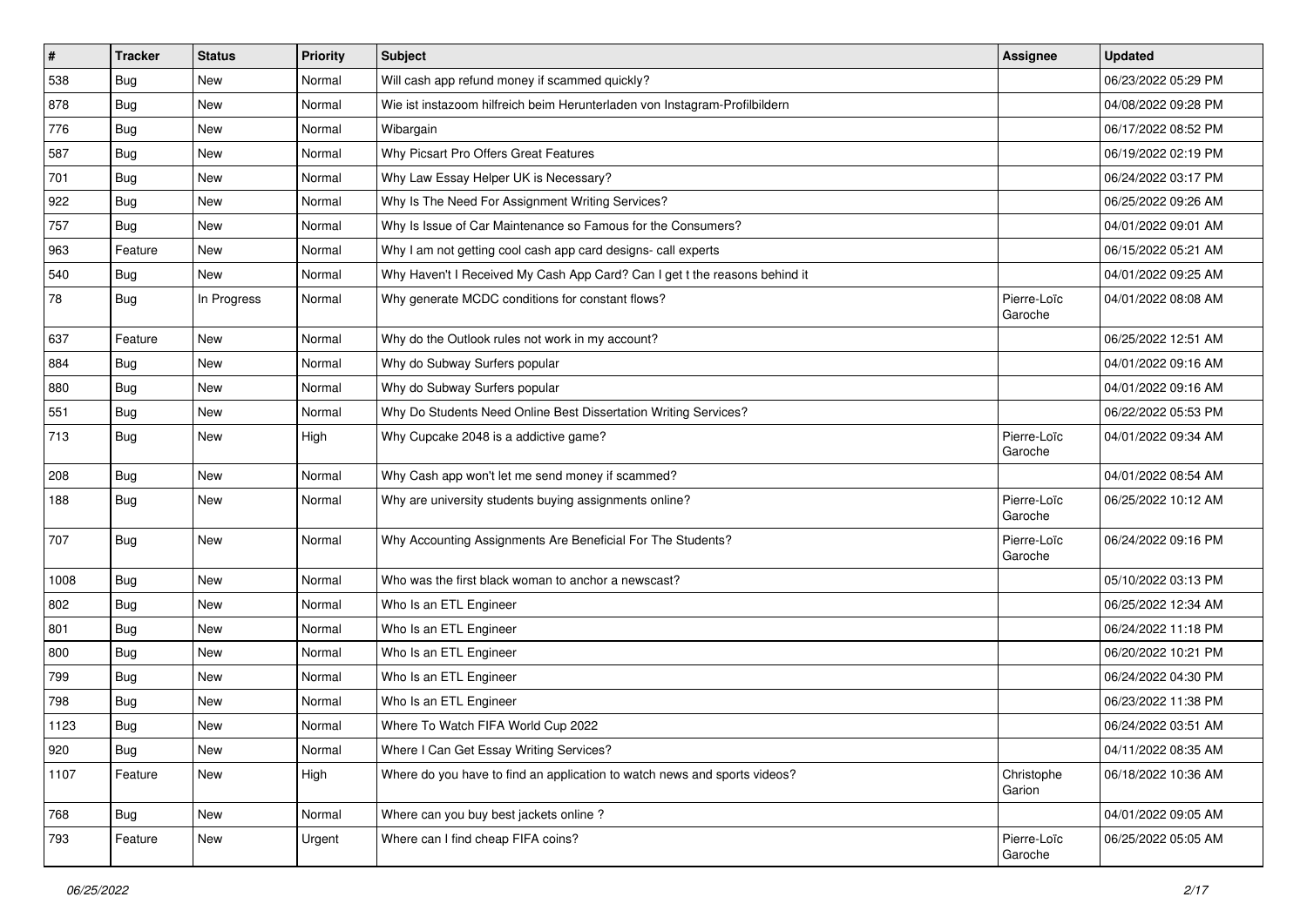| $\vert$ # | <b>Tracker</b> | <b>Status</b> | <b>Priority</b> | <b>Subject</b>                                                             | <b>Assignee</b>        | <b>Updated</b>      |
|-----------|----------------|---------------|-----------------|----------------------------------------------------------------------------|------------------------|---------------------|
| 300       | Bug            | New           | Normal          | Wheels Powder Coating Services in Norcross GA                              |                        | 04/15/2022 01:45 PM |
| 223       | Bug            | New           | Normal          | WhatsApp Plus: Download, Update and Themes                                 |                        | 06/03/2022 08:07 PM |
| 1099      | Feature        | New           | Normal          | Whatsapp Plus - A New Way Of Communicating                                 |                        | 06/15/2022 10:48 AM |
| 560       | Bug            | New           | Normal          | Whatsapp Aero - Make Your Phone Auto Connect                               |                        | 04/01/2022 09:28 AM |
| 605       | Feature        | New           | Normal          | What will the future of logo design be like?                               |                        | 06/25/2022 03:02 AM |
| 1094      | Bug            | New           | Normal          | What time does direct deposit hit Cash App?                                |                        | 06/14/2022 03:27 PM |
| 1125      | Bug            | New           | Normal          | What is Wordscapes?                                                        |                        | 06/24/2022 09:05 AM |
| 868       | Feature        | New           | Normal          | What Is the Role of a Graphic Designer?                                    | Pierre-Loïc<br>Garoche | 04/01/2022 09:12 AM |
| 1043      | Bug            | New           | Normal          | What Is The Right Way To Troubleshoot Cash App Transfer Failed Problems?   |                        | 05/25/2022 01:16 PM |
| 927       | Feature        | New           | Normal          | What Is The Right Way To Troubleshoot Cash App Transfer Failed Problems?   |                        | 04/12/2022 05:54 AM |
| 523       | Bug            | New           | Normal          | What Is The Right Google Account Recovery Aid To Regain Account Access?    | Pierre-Loïc<br>Garoche | 06/25/2022 01:05 AM |
| 836       | Bug            | New           | Normal          | What Is The Required Amount To Pay As Cash App Clearance Fee?              |                        | 04/01/2022 09:00 AM |
| 636       | Bug            | New           | Normal          | What is the most popular furniture color?                                  |                        | 06/24/2022 12:13 AM |
| 520       | <b>Bug</b>     | New           | Normal          | What Is The Major Role Of Cash.app/Help and Support Page?                  |                        | 06/25/2022 01:27 AM |
| 569       | <b>Bug</b>     | New           | Normal          | What is the incoming and outgoing mail server for Outlook IMAP settings?   | Pierre-Loïc<br>Garoche | 06/25/2022 08:53 AM |
| 570       | Bug            | New           | Normal          | What is Sutton bank cash app customer service phone number?                | Pierre-Loïc<br>Garoche | 06/23/2022 10:42 AM |
| 580       | Bug            | New           | High            | What is Narrative Essay?                                                   | Christophe<br>Garion   | 06/21/2022 09:28 AM |
| 1105      | <b>Bug</b>     | New           | High            | What is Mahjong online?                                                    |                        | 06/23/2022 04:02 PM |
| 496       | <b>Bug</b>     | New           | Normal          | What is Live NetTV?                                                        |                        | 06/25/2022 06:36 AM |
| 761       | Bug            | New           | Normal          | What is it about basketball that makes it so popular in the United States? | Corentin<br>Lauverjat  | 06/24/2022 03:48 AM |
| 792       | Bug            | New           | Normal          | What is Google Camera Mod?                                                 |                        | 04/01/2022 08:59 AM |
| 853       | Bug            | New           | Normal          | what is dr laser                                                           |                        | 04/01/2022 09:13 AM |
| 585       | <b>Bug</b>     | <b>New</b>    | Normal          | What is cash app help number?                                              |                        | 04/01/2022 09:18 AM |
| 764       | Bug            | New           | Normal          | What is available to see what I can watch HBO Max?                         |                        | 06/24/2022 05:42 PM |
| 279       | Bug            | New           | High            | What is an essential feature of an internal communications app?            |                        | 06/25/2022 03:28 AM |
| 667       | <b>Bug</b>     | New           | Normal          | What Is a Ringtone?                                                        |                        | 06/20/2022 03:35 PM |
| 477       | <b>Bug</b>     | New           | Normal          | What Does Online Coupon Mean?                                              |                        | 06/24/2022 06:34 AM |
| 1112      | Bug            | New           | Normal          | What Cash App Policy Says If Random Person Sent Me Money On Cash App?      |                        | 06/20/2022 07:48 AM |
| 1078      | Bug            | New           | Normal          | What Bank Is Cash App On Plaid? Find Clarity And Assistance                |                        | 06/15/2022 11:56 AM |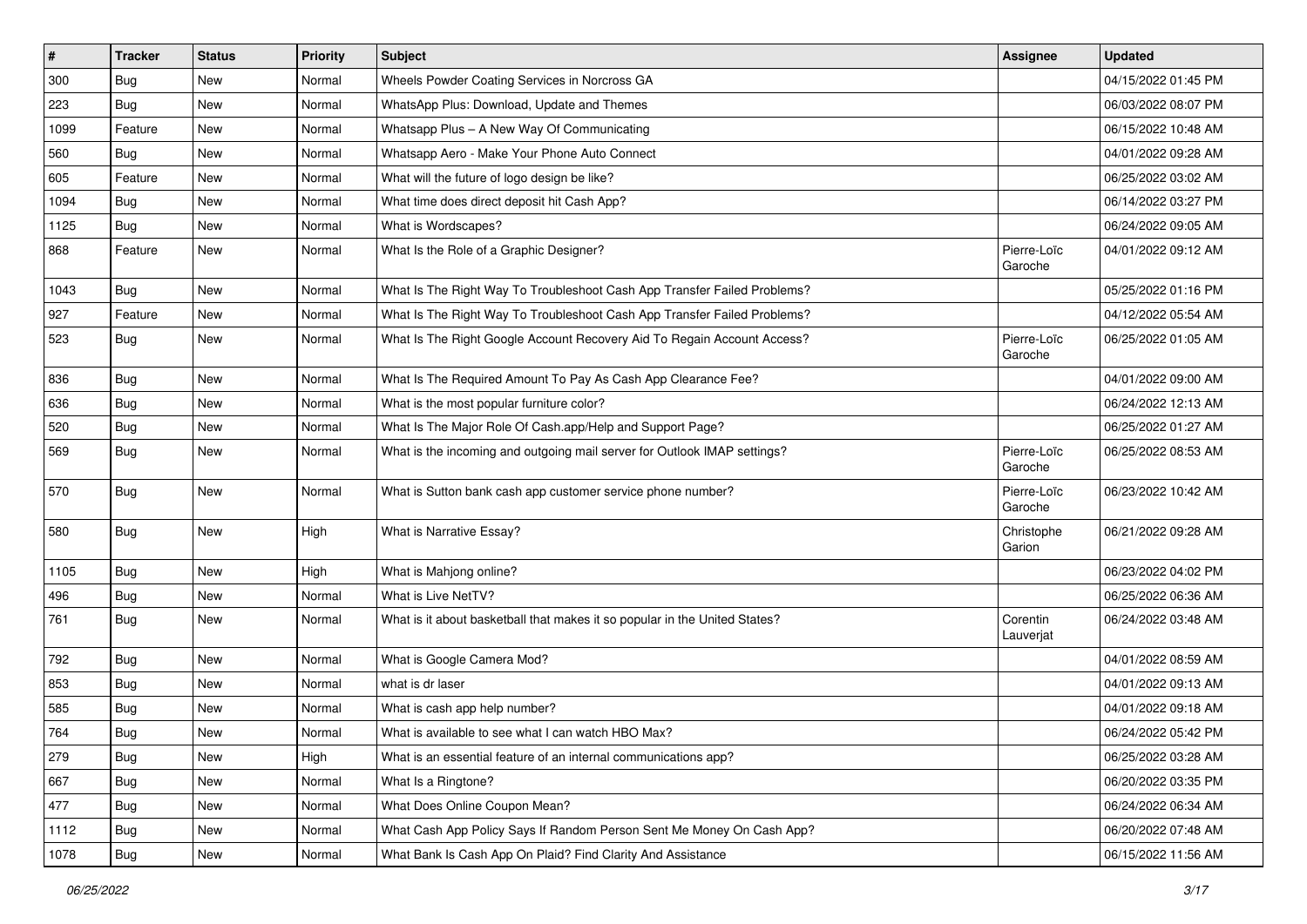| #    | <b>Tracker</b> | <b>Status</b> | Priority | <b>Subject</b>                                                                | <b>Assignee</b>        | <b>Updated</b>      |
|------|----------------|---------------|----------|-------------------------------------------------------------------------------|------------------------|---------------------|
| 281  | Feature        | New           | Normal   | what are the types of Ringtones?                                              | Anonymous              | 06/25/2022 10:10 AM |
| 1010 | Bug            | New           | Normal   | what are the requirements to borrow money from cash app ? cash app borrow app | Pierre-Loïc<br>Garoche | 05/11/2022 09:29 AM |
| 675  | Bug            | New           | Normal   | What Are Smart Tactics To Fix Cash App Transfer Failed Hurdles?               |                        | 06/16/2022 04:37 AM |
| 559  | Bug            | <b>New</b>    | High     | What Are Permission For Applications like Facebook Sending MMS?               |                        | 06/24/2022 10:07 AM |
| 725  | Feature        | New           | Normal   | What are memo writing services design                                         |                        | 06/24/2022 06:24 AM |
| 857  | Bug            | New           | Normal   | Welcome to the world of classic retro games                                   |                        | 04/01/2022 09:13 AM |
| 686  | Bug            | New           | Normal   | Welcome To The Most Demandable Mahipalpur Escorts Agency                      |                        | 06/22/2022 09:42 AM |
| 548  | <b>Bug</b>     | New           | Normal   | Web N Logo Design                                                             |                        | 04/01/2022 09:29 AM |
| 542  | Bug            | New           | Normal   | Web N Logo Design                                                             |                        | 06/22/2022 12:28 PM |
| 260  | Bug            | New           | Normal   | Web Design Services Near Me                                                   |                        | 06/24/2022 10:54 AM |
| 555  | Bug            | New           | Normal   | web design development in hyderabad                                           |                        | 06/24/2022 06:49 PM |
| 264  | Bug            | New           | Normal   | We Buy Your Unwanted Car                                                      | Corentin<br>Lauverjat  | 06/24/2022 02:19 PM |
| 658  | Bug            | New           | Normal   | Watermelon Nutrition Facts And Health Benefits                                |                        | 06/24/2022 03:36 PM |
| 314  | Bug            | New           | Normal   | Water Extraction Services in Virginia Beach VA                                |                        | 04/01/2022 07:25 AM |
| 313  | Bug            | New           | Normal   | Water Extraction Services in Virginia Beach VA                                |                        | 06/23/2022 02:14 AM |
| 331  | Bug            | New           | Normal   | Water Extraction Services in Norfolk VA                                       |                        | 06/25/2022 08:10 AM |
| 346  | <b>Bug</b>     | New           | Normal   | Water Extraction Services in Chesapeake VA                                    |                        | 04/01/2022 07:15 AM |
| 968  | Feature        | New           | Normal   | watch nfl online free live streaming                                          |                        | 04/23/2022 07:28 AM |
| 974  | Bug            | <b>New</b>    | Normal   | Watch NCAA Football Live Streaming Free                                       |                        | 05/06/2022 08:16 AM |
| 969  | <b>Bug</b>     | New           | Normal   | Watch NCAA Football Live Match Free                                           |                        | 04/23/2022 07:29 AM |
| 1095 | Feature        | New           | High     | Want to Know the Best CV Makers in Dubai?                                     |                        | 06/20/2022 06:29 AM |
| 584  | Bug            | New           | Normal   | Want the cash app customer service number to check balance?                   |                        | 06/23/2022 09:55 PM |
| 1036 | Bug            | New           | Normal   | <b>VPS Material</b>                                                           |                        | 05/18/2022 09:34 PM |
| 981  | Bug            | New           | Normal   | VidMate Mod APK                                                               |                        | 05/06/2022 09:22 AM |
| 620  | Bug            | New           | Normal   | Viagra Meds: Fastest & Quick Delivery On Your Doorstep - USA                  |                        | 06/23/2022 12:03 AM |
| 607  | <b>Bug</b>     | New           | Normal   | Vex 5                                                                         |                        | 04/01/2022 09:22 AM |
| 722  | <b>Bug</b>     | New           | Normal   | Vergrößern Sie Instagram-Fotos mit instazoom                                  | Christophe<br>Garion   | 06/23/2022 09:49 PM |
| 292  | Bug            | New           | Normal   | Venmo to Cash App Transfer Of Money- Explore Here                             |                        | 06/25/2022 09:34 AM |
| 1001 | Bug            | New           | Normal   | Venmo Keep Saying Error?                                                      |                        | 06/16/2022 02:11 PM |
| 301  | <b>Bug</b>     | New           | Normal   | Vehicle Electronics Services in Norcross GA                                   |                        | 04/01/2022 07:18 AM |
| 125  | Bug            | New           | Normal   | vbvnm                                                                         |                        | 04/01/2022 07:55 AM |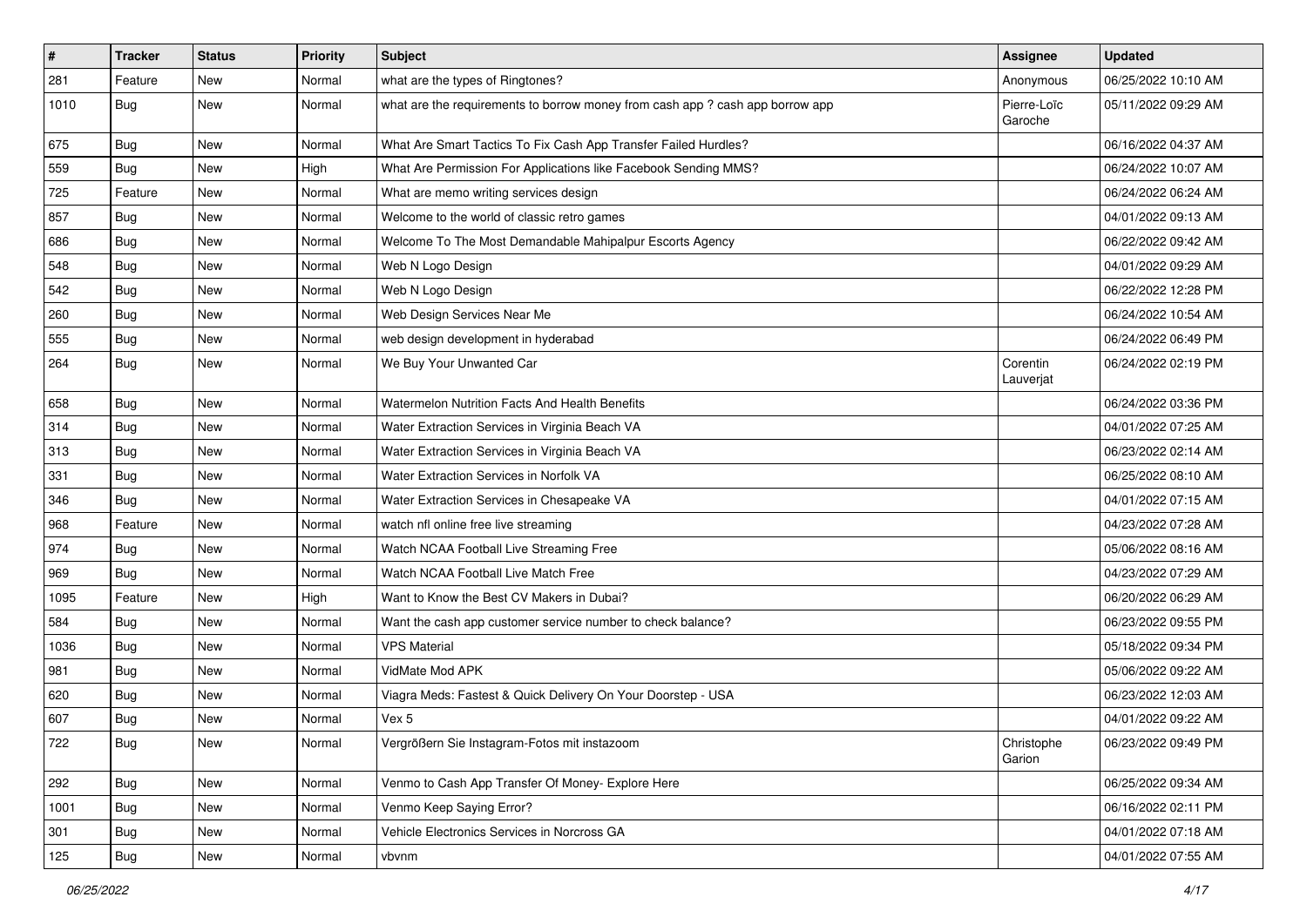| $\vert$ # | <b>Tracker</b> | <b>Status</b> | <b>Priority</b> | <b>Subject</b>                                                                   | <b>Assignee</b>        | <b>Updated</b>      |
|-----------|----------------|---------------|-----------------|----------------------------------------------------------------------------------|------------------------|---------------------|
| 1066      | Feature        | New           | High            | Using the default Routerlogin.net web address for setup                          |                        | 05/31/2022 12:16 PM |
| 624       | Bug            | New           | Normal          | Use go with the Driving Directions for your go                                   |                        | 06/21/2022 04:54 AM |
| 153       | Bug            | New           | Normal          | urgent loan online                                                               | Christophe<br>Garion   | 06/22/2022 05:11 PM |
| 464       | Bug            | New           | Normal          | Upholstery Cleaning Westchester MA                                               |                        | 06/21/2022 04:02 PM |
| 440       | <b>Bug</b>     | New           | Normal          | Upholstery Cleaning Watertown MA                                                 |                        | 04/01/2022 07:49 AM |
| 415       | Bug            | New           | Normal          | Upholstery Cleaning Somerville MA                                                |                        | 04/01/2022 07:48 AM |
| 324       | <b>Bug</b>     | New           | Normal          | Upholstery Cleaning Services in Virginia Beach VA                                |                        | 04/01/2022 07:26 AM |
| 339       | Bug            | New           | Normal          | Upholstery Cleaning Services in Norfolk VA                                       |                        | 06/17/2022 04:36 AM |
| 355       | Bug            | New           | Normal          | Upholstery Cleaning Services in Chesapeake VA                                    |                        | 04/01/2022 07:14 AM |
| 448       | Bug            | New           | Normal          | Upholstery Cleaning Quincy MA                                                    |                        | 04/01/2022 07:48 AM |
| 432       | Bug            | New           | Normal          | Upholstery Cleaning Newton MA                                                    |                        | 04/01/2022 07:50 AM |
| 456       | Bug            | New           | Normal          | <b>Upholstery Cleaning Medford MA</b>                                            |                        | 04/01/2022 07:28 AM |
| 423       | Bug            | New           | Normal          | Upholstery Cleaning Brookline MA                                                 |                        | 04/01/2022 07:46 AM |
| 407       | Bug            | New           | Normal          | Upholstery Cleaning Boston MA                                                    |                        | 04/01/2022 07:47 AM |
| 472       | Bug            | New           | Normal          | Upholstery Cleaning Arlington MA                                                 |                        | 04/01/2022 07:31 AM |
| 513       | Bug            | New           | Normal          | Unlock cash app account using the easy steps:                                    | Anonymous              | 06/25/2022 08:48 AM |
| 490       | Bug            | New           | Normal          | Unlock cash app account by getting quick solutions from the technical executives |                        | 06/25/2022 03:16 AM |
| 598       | Bug            | New           | Normal          | Universo s / f Download                                                          |                        | 06/23/2022 10:59 PM |
| 597       | Bug            | New           | Normal          | Universo s / f Download                                                          |                        | 06/24/2022 05:18 PM |
| 772       | Bug            | New           | Normal          | united airlines baggage policy                                                   |                        | 06/24/2022 12:30 PM |
| 771       | Bug            | New           | Normal          | united airlines baggage policy                                                   |                        | 06/24/2022 02:22 PM |
| 1093      | Bug            | New           | Normal          | Uniswap Exchange                                                                 | Christophe<br>Garion   | 06/14/2022 11:55 AM |
| 563       | Bug            | New           | Normal          | Understanding the Difference Between Free and Paid Mod Apks                      |                        | 06/24/2022 07:27 AM |
| 861       | Feature        | New           | Low             | Understanding Situational Depression                                             | Pierre-Loïc<br>Garoche | 04/01/2022 09:12 AM |
| 484       | Bug            | New           | Normal          | UK best essay writing service                                                    |                        | 06/24/2022 03:41 AM |
| 483       | Bug            | New           | Normal          | UK best essay writing service                                                    |                        | 06/23/2022 11:25 PM |
| 200       | Bug            | New           | Normal          | uiopi[o                                                                          |                        | 06/24/2022 02:10 PM |
| 168       | Bug            | New           | Normal          | UFC 256 Live Stream Online                                                       |                        | 06/24/2022 08:59 PM |
| 113       | Bug            | New           | Normal          | ufc 254 live                                                                     |                        | 06/25/2022 01:50 AM |
| 495       | Bug            | New           | Normal          | Twitch Clip Downloader Download Twitch Clips Online 2021                         |                        | 06/25/2022 07:54 AM |
| 661       | <b>Bug</b>     | New           | Normal          | Turbo VPN MOD APK Download                                                       |                        | 06/24/2022 08:51 AM |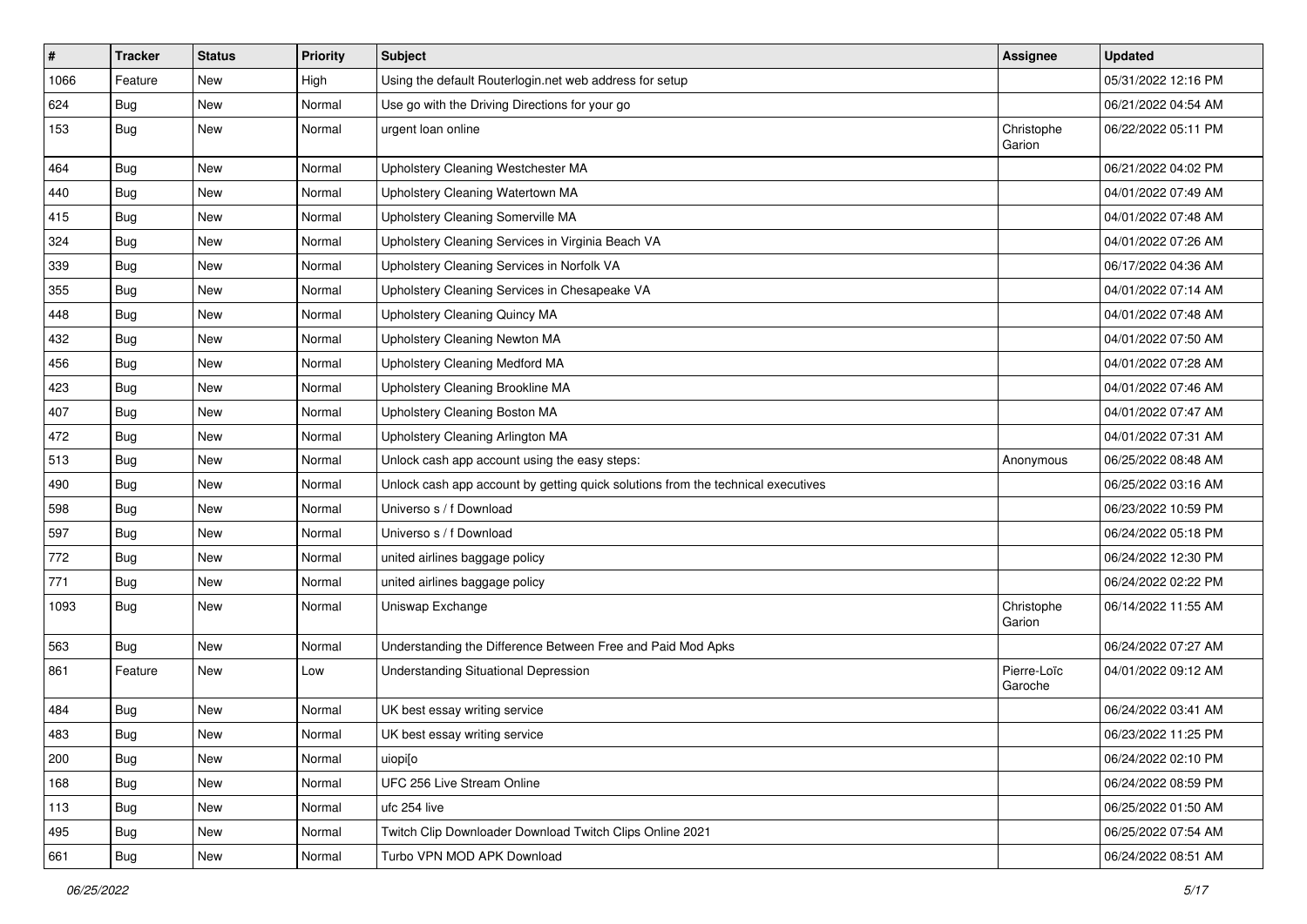| $\vert$ # | <b>Tracker</b> | <b>Status</b> | <b>Priority</b> | <b>Subject</b>                                                                                          | Assignee               | <b>Updated</b>      |
|-----------|----------------|---------------|-----------------|---------------------------------------------------------------------------------------------------------|------------------------|---------------------|
| 1084      | <b>Bug</b>     | New           | Normal          | <b>Trippie Redd</b>                                                                                     |                        | 06/11/2022 09:05 AM |
| 131       | Bug            | New           | Normal          | triokids                                                                                                |                        | 04/01/2022 07:54 AM |
| 178       | Bug            | New           | Normal          | transparent lace wigs                                                                                   |                        | 06/24/2022 02:24 AM |
| 514       | <b>Bug</b>     | New           | Normal          | Trans-Caribbean                                                                                         |                        | 06/25/2022 05:22 AM |
| 909       | Bug            | New           | Normal          | Toca Life World APK                                                                                     |                        | 04/06/2022 04:52 AM |
| 908       | Bug            | New           | Normal          | Toca Life World APK                                                                                     |                        | 04/06/2022 03:18 AM |
| 844       | Bug            | New           | Normal          | To know Chime Routing Number call on the helpline number                                                |                        | 04/01/2022 08:58 AM |
| 837       | Bug            | New           | Normal          | To Create An Instagram Story                                                                            | Pierre-Loïc<br>Garoche | 04/01/2022 08:58 AM |
| 1114      | <b>Bug</b>     | <b>New</b>    | Normal          | To control the car, all you must do is click to go left or right and release the button to go straight. |                        | 06/20/2022 12:11 PM |
| 712       | Bug            | New           | Normal          | <b>Tips and Tricks</b>                                                                                  |                        | 06/24/2022 04:19 PM |
| 321       | <b>Bug</b>     | New           | Normal          | Tile & Grout Cleaning Services in Virginia Beach VA                                                     |                        | 06/21/2022 03:04 AM |
| 336       | Bug            | New           | Normal          | Tile & Grout Cleaning Services in Norfolk VA                                                            |                        | 06/25/2022 07:26 AM |
| 352       | <b>Bug</b>     | New           | Normal          | Tile & Grout Cleaning Services in Chesapeake VA                                                         |                        | 06/24/2022 08:14 AM |
| 945       | Bug            | New           | Normal          | TikTok 18 Mod Apk For Your Android                                                                      |                        | 04/13/2022 09:32 AM |
| 529       | Bug            | New           | Normal          | Thop TV APK - Free Download for Android                                                                 |                        | 06/25/2022 04:37 AM |
| 642       | <b>Bug</b>     | New           | Normal          | thong tin thoi tiet ngay hom nay                                                                        |                        | 06/24/2022 04:48 PM |
| 645       | Bug            | New           | Normal          | thong tin chinh xac nhat hom nay                                                                        |                        | 06/25/2022 04:16 AM |
| 639       | Bug            | New           | Normal          | thong tin chinh xac                                                                                     |                        | 06/24/2022 02:43 PM |
| 743       | Bug            | New           | Normal          | They promote 'pixel art' contests and a 'game jam' related to the work and figure of Carlos Casares     |                        | 04/15/2022 09:12 PM |
| 1065      | Bug            | New           | Normal          | The top foreign language training game in 2022                                                          |                        | 06/07/2022 04:05 AM |
| 891       | Bug            | New           | Normal          | The most interesting game today, have you tried it?                                                     |                        | 04/01/2022 09:17 AM |
| 512       | Bug            | New           | Normal          | The Importance Of Using Custom Writing Services                                                         |                        | 06/24/2022 09:26 AM |
| 672       | Bug            | New           | Normal          | The easiest way to delete ringtones on iPhone                                                           |                        | 06/25/2022 10:02 AM |
| 1033      | <b>Bug</b>     | New           | Normal          | The best slope 2 online games to play right now                                                         |                        | 05/17/2022 10:55 AM |
| 723       | Bug            | New           | High            | The best horror game in 2021                                                                            | Christophe<br>Garion   | 06/23/2022 07:13 PM |
| 674       | Bug            | New           | Normal          | The best game in 2021                                                                                   | Pierre-Loïc<br>Garoche | 06/24/2022 10:05 PM |
| 1028      | Bug            | New           | Normal          | The Best Free Online Game to Play with Friends                                                          |                        | 05/16/2022 05:00 AM |
| 625       | Bug            | New           | Normal          | The best free online driving directions tool                                                            |                        | 04/01/2022 09:28 AM |
| 930       | Bug            | New           | Normal          | The best free games online                                                                              |                        | 04/12/2022 09:05 AM |
| 932       | Bug            | New           | Normal          | The best epic, long-playing PC games will consume days of your life.                                    |                        | 05/15/2022 07:44 PM |
| 749       | <b>Bug</b>     | New           | Normal          | The Best Bubble Shooter Game for Android                                                                |                        | 04/01/2022 09:02 AM |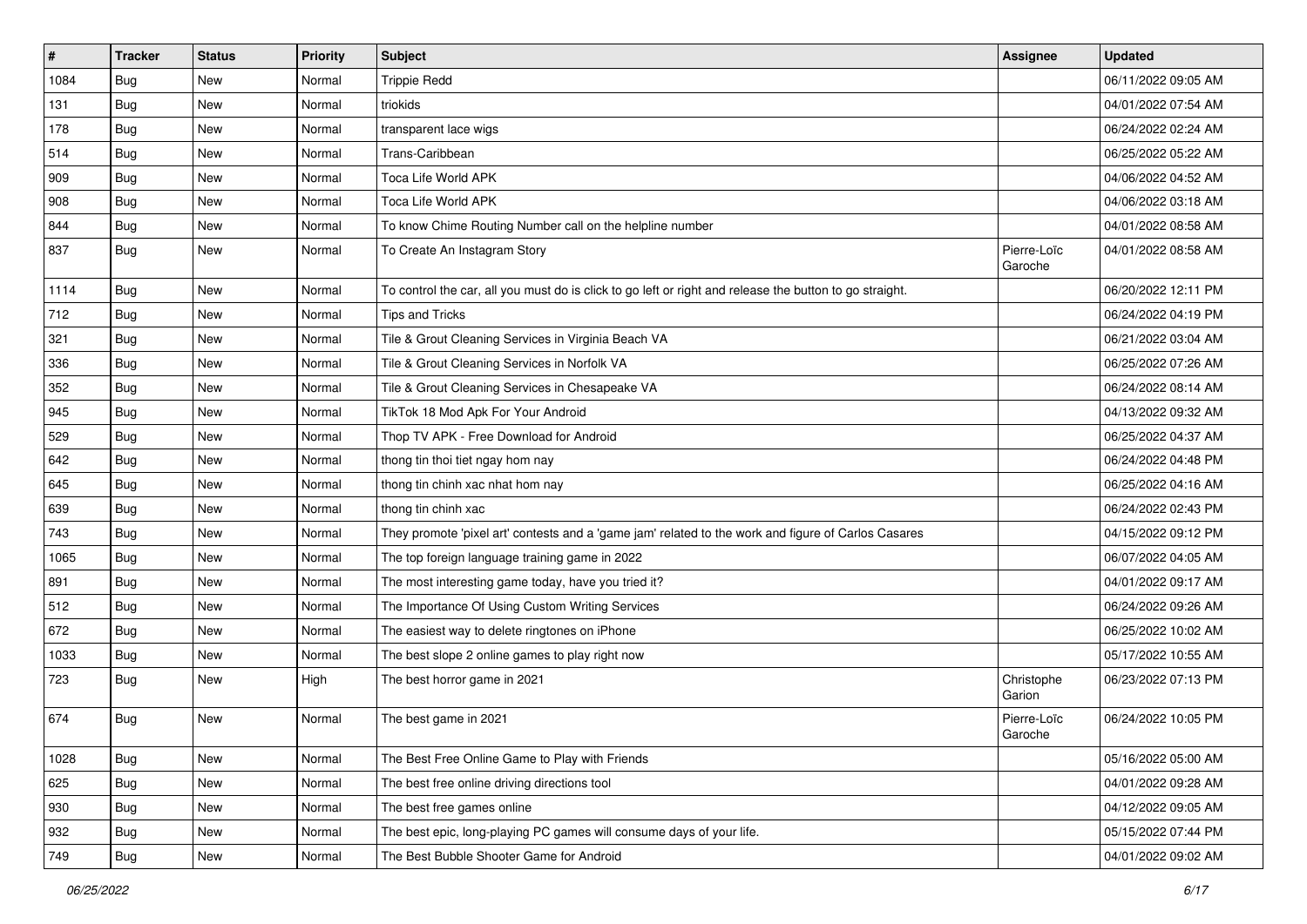| $\sharp$ | <b>Tracker</b> | <b>Status</b> | Priority | <b>Subject</b>                                                     | Assignee               | <b>Updated</b>      |
|----------|----------------|---------------|----------|--------------------------------------------------------------------|------------------------|---------------------|
| 221      | Bug            | New           | Normal   | The Best APk                                                       |                        | 04/01/2022 08:49 AM |
| 246      | Bug            | New           | Normal   | The Beast App                                                      |                        | 06/25/2022 12:34 AM |
| 970      | Bug            | New           | Normal   | The Amount Of Time Does Cash App Direct Deposit Time Take?         |                        | 04/23/2022 08:33 AM |
| 1040     | Bug            | New           | Normal   | thabet                                                             |                        | 05/19/2022 08:05 PM |
| 482      | Bug            | New           | Normal   | <b>Text Window</b>                                                 |                        | 06/25/2022 08:52 AM |
| 498      | Bug            | New           | Normal   | Téléchargeur SoundCloud : SoundCloud en Mp3                        | Christophe<br>Garion   | 06/24/2022 05:32 AM |
| 961      | Bug            | <b>New</b>    | Normal   | TeaTv is an Android                                                |                        | 04/20/2022 11:01 AM |
| 644      | Bug            | New           | Normal   | <b>TeaTV App Review</b>                                            |                        | 06/24/2022 02:20 PM |
| 664      | Bug            | <b>New</b>    | Normal   | Tea TV Apk Download - The Best Way to Watch Movies Offline         |                        | 06/24/2022 08:01 PM |
| 691      | Bug            | New           | Normal   | tea garden dublin                                                  |                        | 04/01/2022 09:31 AM |
| 926      | Bug            | <b>New</b>    | Normal   | tavor 7                                                            |                        | 06/22/2022 05:08 PM |
| 925      | Bug            | New           | Normal   | tavor 7                                                            |                        | 06/15/2022 03:45 AM |
| 710      | Bug            | New           | Normal   | Take Necessary Assistance If You Are Unable Activate Cash App Card |                        | 06/24/2022 04:49 AM |
| 1070     | Feature        | <b>New</b>    | Normal   | <b>Tableau Consulting Expertise</b>                                |                        | 06/09/2022 11:50 AM |
| 1000     | Bug            | New           | Normal   | Super easy way to zoom photos and upload to Instagram              | Christophe<br>Garion   | 05/07/2022 11:06 AM |
| 1120     | Bug            | <b>New</b>    | Normal   | Summary of 5 best coloring apps on phones                          |                        | 06/21/2022 10:24 AM |
| 1011     | Bug            | New           | Normal   | Summary of 10 best coloring apps on phones                         |                        | 05/11/2022 10:58 AM |
| 140      | Bug            | <b>New</b>    | Normal   | sugarbalanceusa                                                    |                        | 06/24/2022 01:40 PM |
| 126      | Feature        | <b>New</b>    | Normal   | Stussy Air Force 1 replica                                         |                        | 06/25/2022 10:16 AM |
| 558      | Feature        | <b>New</b>    | Normal   | <b>Stunning Classic Sofas</b>                                      |                        | 06/24/2022 07:01 AM |
| 967      | Feature        | <b>New</b>    | Normal   | stream live nfl games free online                                  |                        | 04/28/2022 03:13 AM |
| 319      | Bug            | New           | Normal   | Steam Cleaning Services in Virginia Beach VA                       |                        | 04/01/2022 07:27 AM |
| 334      | Bug            | New           | Normal   | Steam Cleaning Services in Norfolk VA                              |                        | 04/01/2022 07:25 AM |
| 349      | Bug            | <b>New</b>    | Normal   | Steam Cleaning Services in Chesapeake VA                           |                        | 04/01/2022 07:14 AM |
| 309      | Bug            | New           | Normal   | Stain Removal Services in Virginia Beach VA                        |                        | 04/01/2022 07:19 AM |
| 327      | Bug            | <b>New</b>    | Normal   | Stain Removal Services in Norfolk VA                               |                        | 04/01/2022 07:26 AM |
| 342      | Bug            | New           | Normal   | Stain Removal Services in Chesapeake VA                            |                        | 04/01/2022 07:22 AM |
| 312      | Bug            | New           | Normal   | Stain Protection Services in Virginia Beach VA                     |                        | 06/23/2022 09:25 PM |
| 330      | Bug            | <b>New</b>    | Normal   | Stain Protection Services in Norfolk VA                            |                        | 04/01/2022 07:26 AM |
| 345      | Bug            | New           | Normal   | Stain Protection Services in Chesapeake VA                         |                        | 06/25/2022 06:03 AM |
| 814      | <b>Bug</b>     | New           | Normal   | Stage Fright Cure                                                  | Pierre-Loïc<br>Garoche | 06/24/2022 02:07 PM |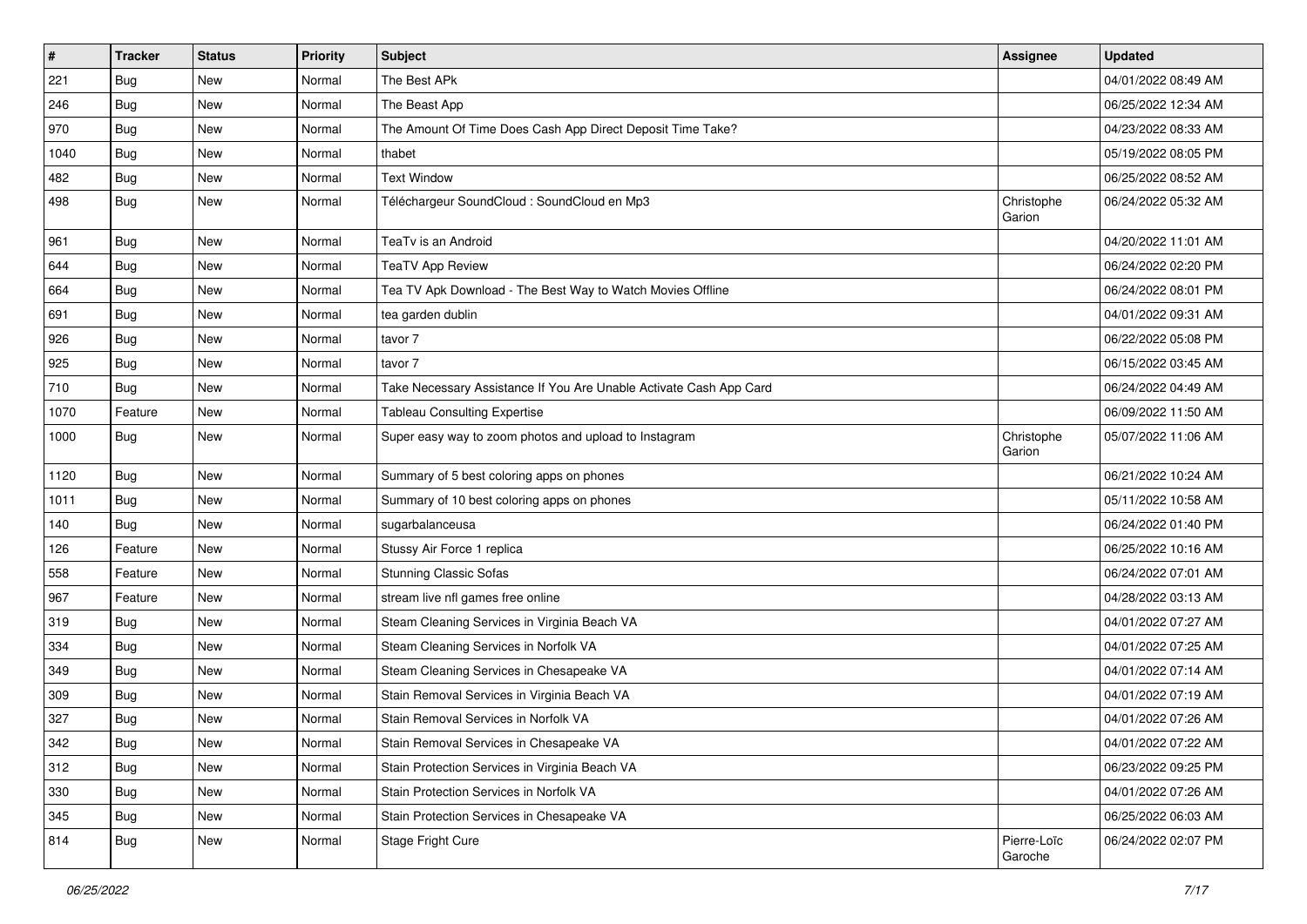| $\pmb{\#}$ | <b>Tracker</b> | <b>Status</b> | <b>Priority</b> | Subject                                                                              | Assignee               | <b>Updated</b>      |
|------------|----------------|---------------|-----------------|--------------------------------------------------------------------------------------|------------------------|---------------------|
| 773        | <b>Bug</b>     | New           | Normal          | Spades - Play online free                                                            |                        | 06/25/2022 02:00 AM |
| 526        | Bug            | <b>New</b>    | Normal          | Soundcloud to mp3 converter - Download Soundcloud songs                              |                        | 06/24/2022 12:51 AM |
| 869        | Bug            | <b>New</b>    | Normal          | Sonnerie Post Malone 2022                                                            |                        | 04/13/2022 11:05 AM |
| 141        | Feature        | New           | Normal          | Something about jerry curly                                                          |                        | 06/25/2022 07:29 AM |
| 718        | Bug            | <b>New</b>    | High            | Solve Complex Accounting Assignments                                                 | Hamza<br>Bourbouh      | 06/24/2022 10:12 AM |
| 222        | Bug            | New           | Normal          | Social Profile links                                                                 |                        | 06/24/2022 02:53 AM |
| 1048       | Bug            | <b>New</b>    | Normal          | So zeigen Sie ein Instagram-Profilbild an und vergrößern es                          |                        | 05/25/2022 06:56 AM |
| 992        | Bug            | <b>New</b>    | Normal          | So vergrößern Sie Ihr Instagram-Profilbild                                           |                        | 05/04/2022 08:46 AM |
| 576        | Bug            | New           | Normal          | So laden Sie ein Instagram-Bild herunter                                             |                        | 06/23/2022 09:23 AM |
| 1018       | Bug            | New           | Normal          | So erhalten Sie ein kostenloses Hörbuch                                              |                        | 06/25/2022 07:23 AM |
| 136        | Bug            | New           | Normal          | snappow                                                                              |                        | 06/24/2022 11:40 AM |
| 809        | Bug            | <b>New</b>    | Normal          | Smash Karts - immerse yourself in the exciting race                                  |                        | 06/24/2022 11:37 PM |
| 897        | <b>Bug</b>     | New           | Normal          | Slot Pulsa Pragmatic Play                                                            | Xavier Thirioux        | 04/01/2022 12:08 PM |
| 63         | Feature        | New           | Normal          | Skip normalization step in mutation generation if it possible                        | Pierre-Loïc<br>Garoche | 06/24/2022 05:53 AM |
| 1110       | Bug            | New           | Normal          | Six Guns Mod Apk Answers Your Questions                                              | Pierre-Loïc<br>Garoche | 06/20/2022 04:42 AM |
| 1109       | Feature        | New           | Normal          | Six Guns Mod Apk Answers Your Questions                                              | Christophe<br>Garion   | 06/20/2022 04:39 AM |
| 1108       | Bug            | New           | Normal          | Six Guns Mod Apk Answers Your Questions                                              |                        | 06/20/2022 04:37 AM |
| 931        | Feature        | <b>New</b>    | High            | Situs Judi Slot Online apel888                                                       | Pierre-Loïc<br>Garoche | 05/06/2022 04:56 PM |
| 808        | Bug            | <b>New</b>    | Normal          | Sinnvolle Guten-Morgen-Grüße                                                         |                        | 06/23/2022 07:27 PM |
| 567        | Bug            | New           | Normal          | Singapore assignment help                                                            |                        | 06/25/2022 06:18 AM |
| 72         | Bug            | New           | Normal          | Simulinkd does not match Lustre using EMF backend when using nested Merge expression | Pierre-Loïc<br>Garoche | 04/01/2022 08:06 AM |
| 500        | Bug            | New           | Normal          | Simply contact the technical team, to find the solution to cash app refund problems. | Pierre-Loïc<br>Garoche | 06/25/2022 09:58 AM |
| 898        | Bug            | New           | Normal          | Shadow Fight 2 Mod APK                                                               |                        | 04/02/2022 09:17 AM |
| 652        | Bug            | New           | Normal          | Sesame Health Benefits                                                               |                        | 06/21/2022 06:52 AM |
| 1055       | Bug            | New           | Normal          | seo apk                                                                              | Pierre-Loïc<br>Garoche | 05/27/2022 06:23 AM |
| 197        | Bug            | New           | Normal          | SBL JABORANDI PLUS HAIR OIL - COMPLETE SCALP CARE (100ML)                            |                        | 06/25/2022 12:43 AM |
| 199        | Bug            | New           | Normal          | SBL CLEARSTONE DROPS (30ML)                                                          |                        | 04/01/2022 08:23 AM |
| 252        | Bug            | New           | Normal          | Samsung U600 - Is Essential Business And Personal Phone                              |                        | 04/04/2022 04:45 AM |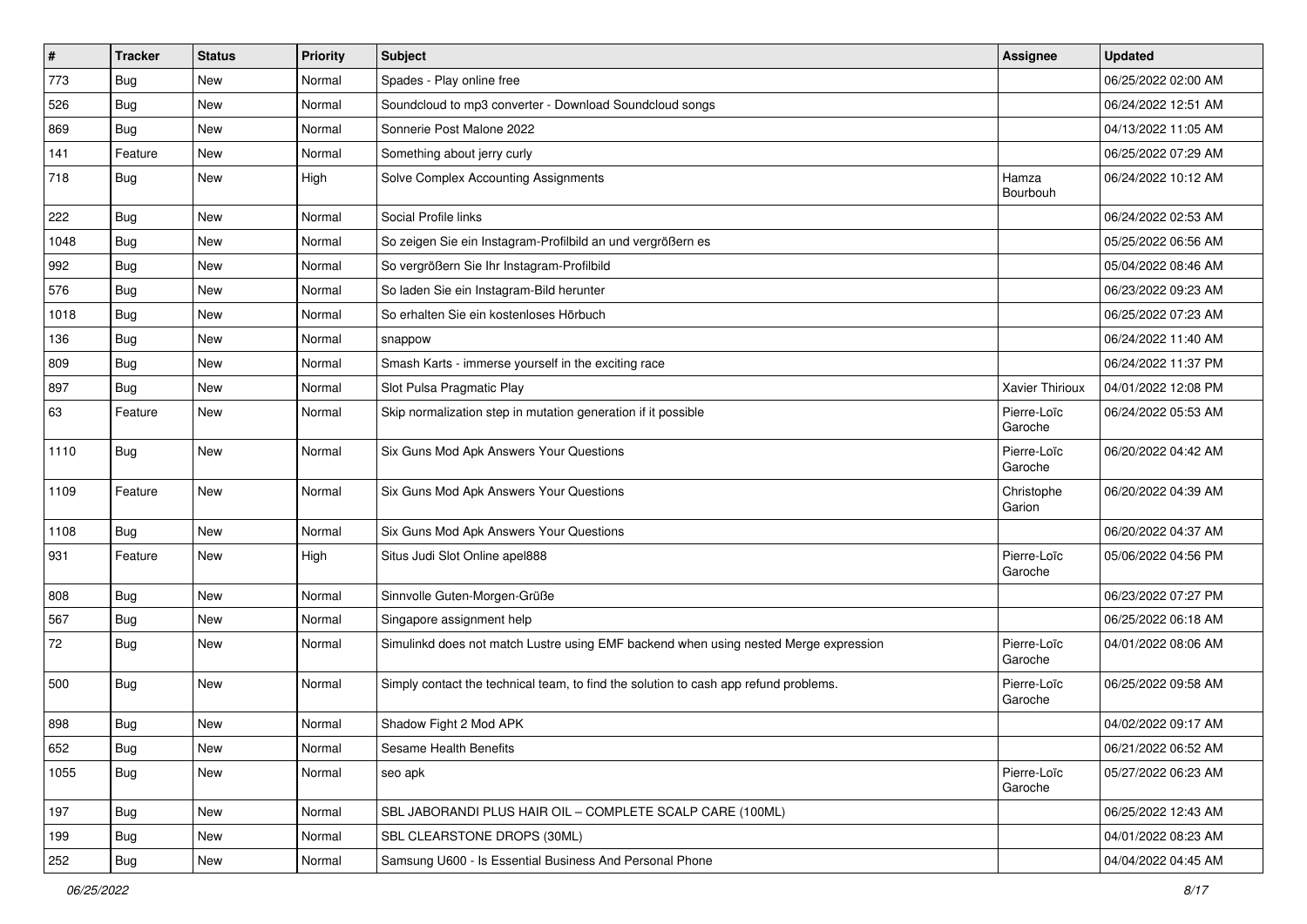| $\sharp$ | <b>Tracker</b> | <b>Status</b> | <b>Priority</b> | <b>Subject</b>                                                      | <b>Assignee</b> | <b>Updated</b>      |
|----------|----------------|---------------|-----------------|---------------------------------------------------------------------|-----------------|---------------------|
| 791      | Bug            | New           | Normal          | Samsnung TV Plus is not working                                     |                 | 04/01/2022 09:03 AM |
| 902      | Feature        | New           | Normal          | salo717                                                             |                 | 05/18/2022 10:35 AM |
| 651      | <b>Bug</b>     | New           | Normal          | Salmon Health Benefits                                              |                 | 06/25/2022 07:05 AM |
| 794      | Feature        | New           | Normal          | Safe place to buy fifa coins                                        |                 | 06/25/2022 12:53 AM |
| 638      | Bug            | New           | Normal          | Run 3 game                                                          |                 | 06/23/2022 08:09 PM |
| 322      | Bug            | New           | Normal          | Rug Cleaning Services in Virginia Beach VA                          |                 | 04/01/2022 07:26 AM |
| 337      | Bug            | New           | Normal          | Rug Cleaning Services in Norfolk VA                                 |                 | 04/01/2022 07:23 AM |
| 353      | Bug            | New           | Normal          | Rug Cleaning Services in Chesapeake VA                              |                 | 04/01/2022 07:14 AM |
| 160      | Bug            | New           | Normal          | rtyuiv wbhyu                                                        |                 | 04/01/2022 07:56 AM |
| 261      | Bug            | New           | Normal          | Ringtone Downloads - Easy Ways Come Up With Your Own Ringtones      |                 | 06/25/2022 12:30 AM |
| 595      | Bug            | New           | Normal          | RFM Online - une révolution dans la gestion de l'identité numérique |                 | 06/25/2022 06:29 AM |
| 250      | Bug            | New           | Normal          | Reviews of phone ringtones                                          |                 | 06/23/2022 09:24 PM |
| 804      | Bug            | New           | Normal          | Review                                                              |                 | 06/24/2022 12:23 AM |
| 471      | Bug            | New           | Normal          | Residential Floor Cleaning Westchester MA                           |                 | 06/23/2022 07:55 AM |
| 447      | Bug            | New           | Normal          | Residential Floor Cleaning Watertown MA                             |                 | 04/01/2022 07:49 AM |
| 422      | Bug            | New           | Normal          | Residential Floor Cleaning Somerville MA                            |                 | 04/01/2022 07:46 AM |
| 455      | Bug            | New           | Normal          | Residential Floor Cleaning Quincy MA                                |                 | 04/01/2022 07:38 AM |
| 439      | Bug            | New           | Normal          | Residential Floor Cleaning Newton MA                                |                 | 04/01/2022 07:49 AM |
| 463      | Bug            | New           | Normal          | Residential Floor Cleaning Medford MA                               |                 | 04/01/2022 07:32 AM |
| 431      | Bug            | New           | Normal          | Residential Floor Cleaning Brookline MA                             |                 | 04/01/2022 07:50 AM |
| 414      | Bug            | New           | Normal          | Residential Floor Cleaning Boston MA                                |                 | 04/01/2022 07:46 AM |
| 1082     | Bug            | New           | Normal          | Reset chime bank password without phone number                      |                 | 06/15/2022 11:56 AM |
| 127      | Feature        | New           | Normal          | replica af1                                                         |                 | 04/01/2022 07:55 AM |
| 139      | Bug            | New           | Normal          | relseo                                                              |                 | 06/25/2022 12:40 AM |
| 695      | Bug            | New           | Normal          | Refer Listas IPTV Apk                                               |                 | 06/24/2022 03:46 AM |
| 875      | Bug            | New           | Normal          | Red ball game                                                       |                 | 04/01/2022 09:15 AM |
| 243      | Feature        | New           | Normal          | Reconstruir la pandilla de la mafia en Gangstar Vegas MOD APK       |                 | 06/22/2022 01:10 PM |
| 207      | Feature        | New           | Low             | real estate lead conversion                                         |                 | 06/25/2022 07:24 AM |
| 704      | Bug            | New           | Normal          | Reach support team of Chime Customer Service for instant help       |                 | 06/22/2022 07:36 AM |
| 917      | Bug            | New           | Normal          | Random Person Sent Me Money on Cash App-find solution?              |                 | 04/09/2022 12:32 PM |
| 552      | Feature        | New           | Normal          | Radio rfm and the benefits of radio rfm                             |                 | 06/24/2022 03:23 AM |
| 549      | Bug            | New           | Normal          | Radio Luisteren                                                     |                 | 06/24/2022 07:01 PM |
| 1096     | <b>Bug</b>     | New           | Normal          | Race and experience new life.                                       |                 | 06/15/2022 04:45 AM |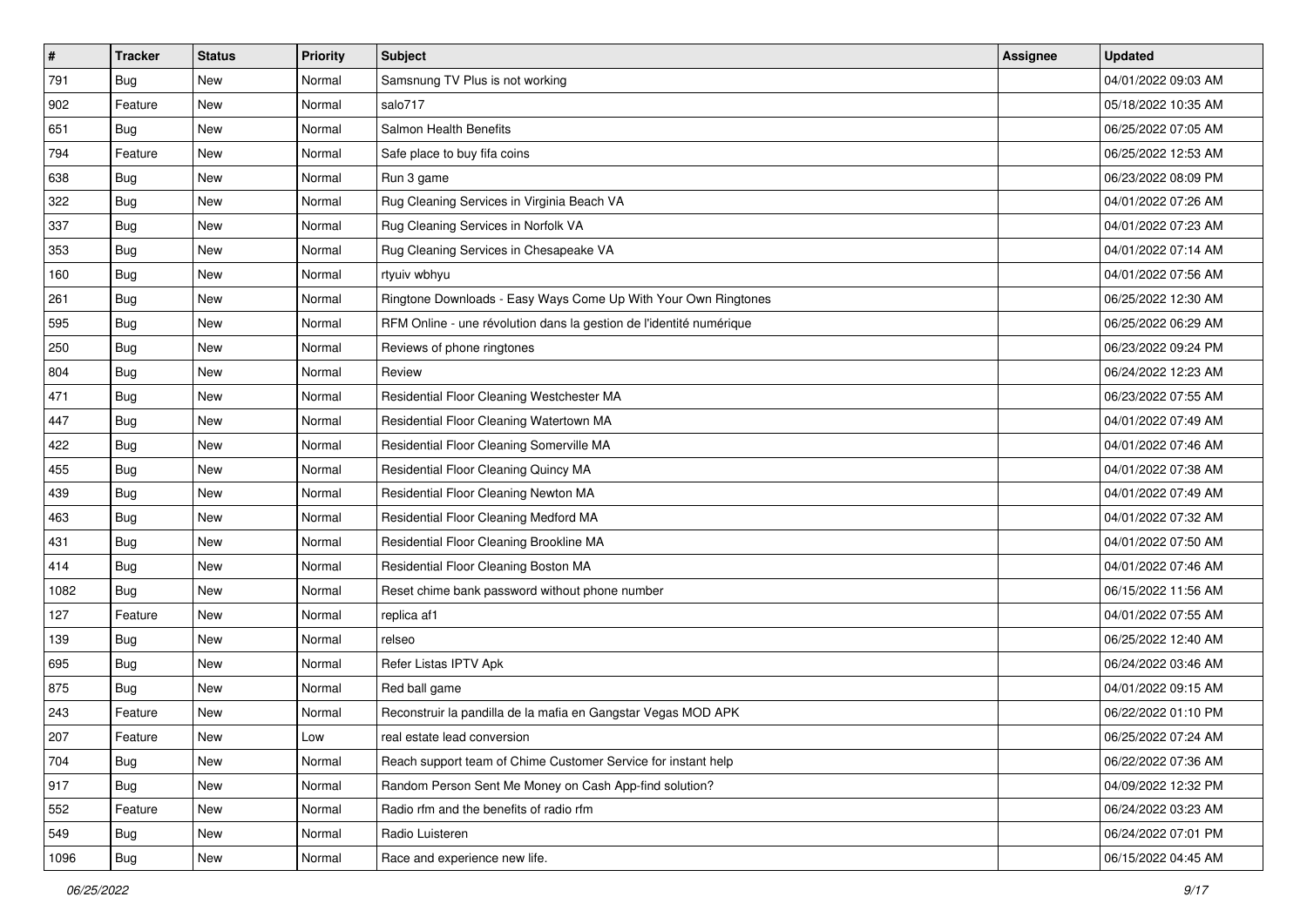| $\pmb{\#}$ | <b>Tracker</b> | <b>Status</b> | <b>Priority</b> | <b>Subject</b>                                                              | Assignee               | <b>Updated</b>      |
|------------|----------------|---------------|-----------------|-----------------------------------------------------------------------------|------------------------|---------------------|
| 546        | Feature        | New           | Normal          | Quickbooks Error                                                            |                        | 06/24/2022 05:21 AM |
| 488        | Bug            | New           | Normal          | Quick solution to solve cash app dispute by the technical team              |                        | 06/25/2022 03:08 AM |
| 1023       | Bug            | New           | Normal          | Questions That Are Typically Asked About Trap The Cat                       |                        | 05/14/2022 03:51 AM |
| 244        | Bug            | New           | Normal          | Quels sont les avantages des stations de radio en ligne.                    |                        | 06/24/2022 05:37 PM |
| 715        | Bug            | New           | Normal          | Puppy Playtime Descargar gratis                                             |                        | 06/22/2022 01:40 AM |
| 850        | Bug            | New           | Normal          | Puppy Playtime APK Android                                                  |                        | 04/01/2022 09:14 AM |
| 797        | Bug            | New           | Normal          | Psychedelic                                                                 | Christophe<br>Garion   | 06/22/2022 02:02 AM |
| 73         | Bug            | New           | Urgent          | properties ID is not set in Json in EMF backend                             | Pierre-Loïc<br>Garoche | 04/01/2022 08:06 AM |
| 517        | Bug            | New           | Normal          | Proficient tips to take help of cash app support professionals:             |                        | 06/24/2022 02:37 PM |
| 152        | Bug            | New           | High            | professional bridal makeup artist                                           | Christophe<br>Garion   | 04/01/2022 08:01 AM |
| 211        | Bug            | New           | Normal          | Problem in Cash App rebate? Call Cash App customer service number for help. |                        | 06/25/2022 12:13 AM |
| 173        | Feature        | New           | Normal          | private limited company registration                                        |                        | 06/23/2022 06:29 PM |
| 1113       | Bug            | New           | Normal          | Press the button to control your car                                        |                        | 06/20/2022 12:09 PM |
| 603        | <b>Bug</b>     | New           | Normal          | Premiere gratuito da lista de IPTV                                          |                        | 06/24/2022 05:30 PM |
| 218        | Bug            | New           | Normal          | Popular Educational trends                                                  |                        | 06/25/2022 09:30 AM |
| 872        | Bug            | New           | Normal          | Poppy Playtime Horror Game Free                                             |                        | 04/01/2022 09:11 AM |
| 830        | Bug            | New           | Normal          | Poppy Playtime APK                                                          |                        | 04/01/2022 08:59 AM |
| 860        | Bug            | New           | Normal          | pokemon guide                                                               | Pierre-Loïc<br>Garoche | 06/18/2022 08:18 PM |
| 766        | Bug            | <b>New</b>    | Normal          | Pobreflix Mod APK Review                                                    |                        | 06/23/2022 01:39 AM |
| 648        | Feature        | New           | Normal          | <b>Plum Health Benefits</b>                                                 |                        | 06/23/2022 01:47 PM |
| 606        | Feature        | New           | Normal          | Play unblocked cookie crush 3                                               | Pierre-Loïc<br>Garoche | 06/22/2022 04:12 AM |
| 600        | <b>Bug</b>     | New           | Normal          | Play Store Pro                                                              |                        | 06/24/2022 03:39 AM |
| 816        | Bug            | New           | Normal          | Play Scribble io fun with everyone                                          |                        | 06/23/2022 10:52 AM |
| 640        | <b>Bug</b>     | New           | Normal          | play game with me                                                           |                        | 06/24/2022 08:20 PM |
| 556        | <b>Bug</b>     | New           | Normal          | Play Game Mod Apk With Your Friends                                         |                        | 06/23/2022 09:56 PM |
| 752        | Bug            | New           | Normal          | Plagerism checker                                                           |                        | 04/01/2022 09:03 AM |
| 744        | Bug            | New           | Normal          | <b>Pixel Survive</b>                                                        |                        | 04/01/2022 09:02 AM |
| 172        | Feature        | New           | Normal          | pgdm colleges in bangalore                                                  |                        | 06/23/2022 10:47 PM |
| 649        | Feature        | New           | Normal          | Pear Health Benefits                                                        |                        | 06/24/2022 09:49 PM |
| 654        | Feature        | New           | Normal          | Peach Health Benefits                                                       |                        | 06/23/2022 05:34 AM |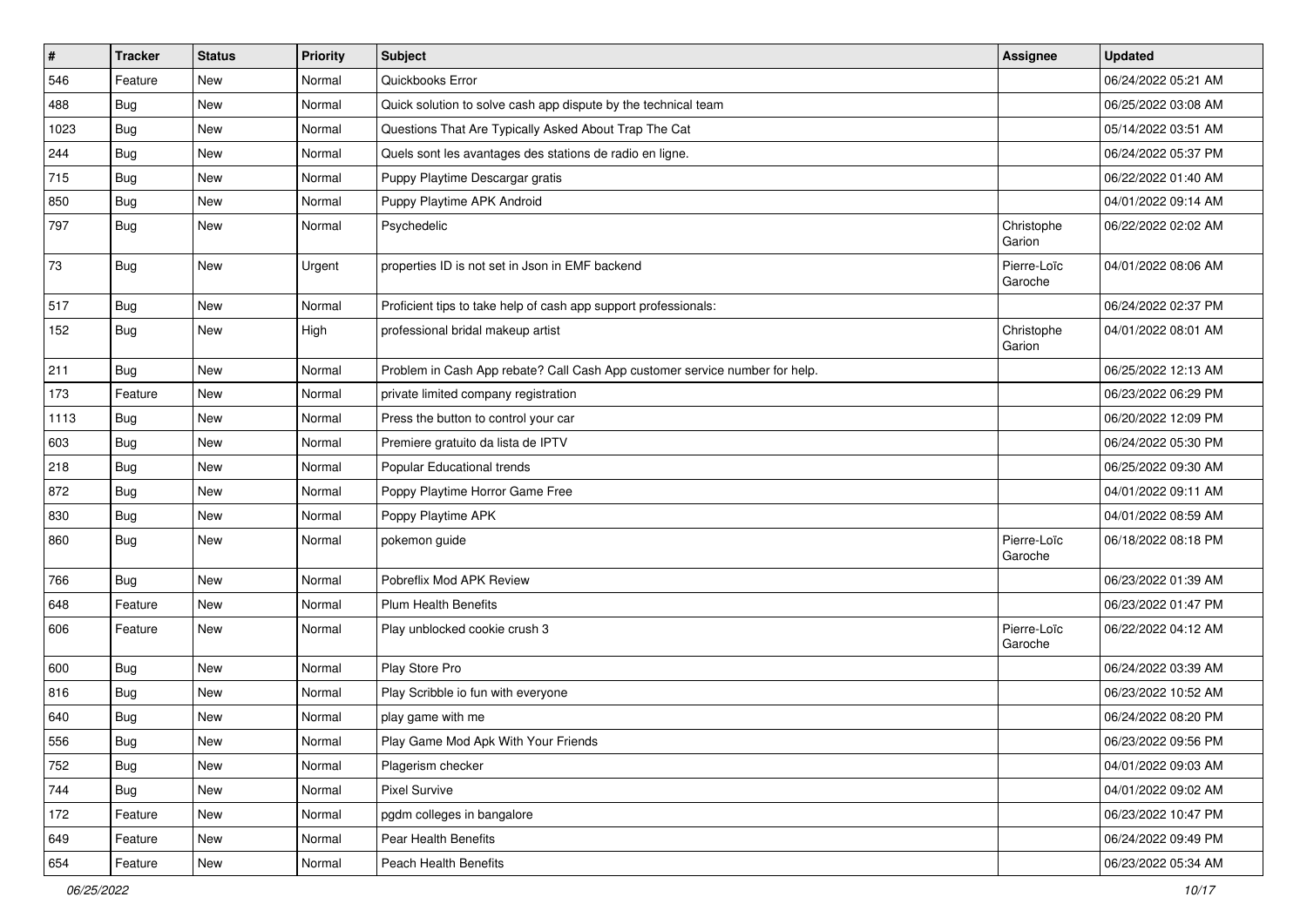| $\pmb{\#}$ | <b>Tracker</b> | <b>Status</b> | <b>Priority</b> | Subject                                                           | Assignee              | <b>Updated</b>      |
|------------|----------------|---------------|-----------------|-------------------------------------------------------------------|-----------------------|---------------------|
| 975        | Bug            | New           | Normal          | Payback 2 Mod APK                                                 |                       | 05/05/2022 10:56 AM |
| 1090       | Bug            | New           | Normal          | Pay Someone To Do My Assignment                                   |                       | 06/11/2022 03:15 PM |
| 1089       | Bug            | New           | Normal          | Pay Someone To Do My Assignment                                   |                       | 06/15/2022 04:44 AM |
| 817        | Bug            | New           | Normal          | Pacman 30th Anniversary                                           |                       | 06/23/2022 04:51 AM |
| 280        | Bug            | <b>New</b>    | Normal          | Pacific Web Design                                                |                       | 06/25/2022 02:56 AM |
| 138        | <b>Bug</b>     | New           | Normal          | own-sweethome                                                     |                       | 06/25/2022 09:59 AM |
| 662        | <b>Bug</b>     | New           | Normal          | Oreo TV Download - The Easiest Way to Watch Live TV               |                       | 06/24/2022 05:18 PM |
| 643        | Bug            | New           | Normal          | Oreo TV Apk Download                                              |                       | 06/23/2022 12:30 PM |
| 858        | Bug            | New           | Normal          | opourid                                                           | Christophe<br>Garion  | 04/01/2022 09:13 AM |
| 1047       | Bug            | New           | Normal          | Opensea                                                           | Corentin<br>Lauverjat | 05/24/2022 02:32 PM |
| 753        | Bug            | New           | Normal          | onlineessaygrader                                                 |                       | 04/01/2022 09:01 AM |
| 609        | Bug            | New           | High            | Online Trusted Medicine Store in US for Health - Genericmedsupply |                       | 06/24/2022 01:44 AM |
| 619        | Bug            | New           | Normal          | Online Trusted Medicine Store in US for Health - Genericmedsupply |                       | 06/23/2022 09:19 PM |
| 740        | Feature        | New           | Normal          | Online Thesis Help USA                                            |                       | 06/25/2022 09:42 AM |
| 856        | Bug            | <b>New</b>    | Normal          | Online Classes Assistance Help For Student                        |                       | 04/01/2022 09:13 AM |
| 855        | Bug            | <b>New</b>    | Normal          | Online Classes Assistance Help For Student                        |                       | 04/01/2022 09:13 AM |
| 848        | Feature        | New           | Normal          | <b>Online Classes Assistance</b>                                  |                       | 04/01/2022 08:57 AM |
| 1056       | Feature        | New           | Normal          | <b>Online Class Issues</b>                                        |                       | 05/28/2022 12:44 AM |
| 681        | Feature        | New           | High            | <b>Online Class</b>                                               |                       | 06/22/2022 01:12 PM |
| 659        | Bug            | New           | Normal          | Olive Oil Properties And Health Benefits                          |                       | 06/24/2022 08:09 AM |
| 364        | Bug            | New           | Normal          | Office Moving Services in Washington DC                           |                       | 04/01/2022 07:13 AM |
| 388        | Bug            | New           | Normal          | Office Moving Services in Sterling VA                             |                       | 04/01/2022 07:16 AM |
| 400        | Bug            | New           | Normal          | Office Moving Services in Potomac MD                              |                       | 06/22/2022 07:29 AM |
| 382        | <b>Bug</b>     | <b>New</b>    | Normal          | Office Moving Services in McLean VA                               |                       | 04/01/2022 07:17 AM |
| 406        | Bug            | New           | Normal          | Office Moving Services in Gaithersburg MD                         |                       | 04/01/2022 07:47 AM |
| 376        | Bug            | New           | Normal          | Office Moving Services in Fairfax VA                              |                       | 04/01/2022 07:17 AM |
| 358        | Bug            | New           | Normal          | Office Moving Services in Baltimore MD                            |                       | 04/01/2022 07:13 AM |
| 370        | Bug            | New           | Normal          | Office Moving Services in Arlington County VA                     |                       | 04/01/2022 07:16 AM |
| 394        | Bug            | New           | Normal          | Office Moving Services in Annapolis MD                            |                       | 04/01/2022 07:15 AM |
| 311        | Bug            | New           | Normal          | Odor Removal Services in Virginia Beach VA                        |                       | 04/01/2022 07:19 AM |
| 329        | Bug            | New           | Normal          | Odor Removal Services in Norfolk VA                               |                       | 04/01/2022 07:22 AM |
| 344        | <b>Bug</b>     | New           | Normal          | Odor Removal Services in Chesapeake VA                            |                       | 06/25/2022 12:42 AM |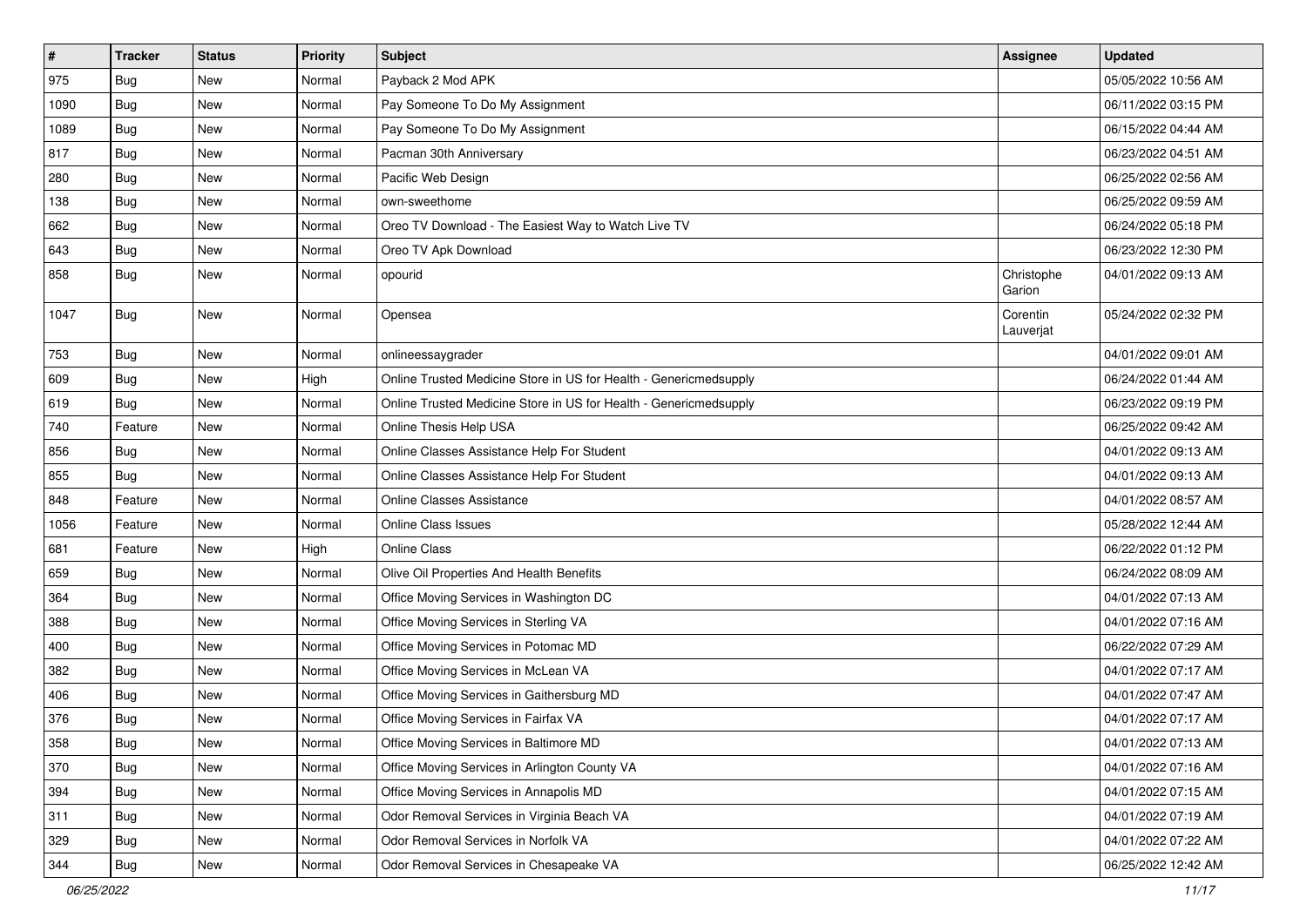| $\pmb{\#}$ | <b>Tracker</b> | <b>Status</b> | <b>Priority</b> | Subject                                                                                | Assignee               | <b>Updated</b>      |
|------------|----------------|---------------|-----------------|----------------------------------------------------------------------------------------|------------------------|---------------------|
| 777        | Bug            | New           | Normal          | Obtain driving instructions using Google Maps.                                         |                        | 06/24/2022 07:31 AM |
| 183        | Bug            | <b>New</b>    | Normal          | Nursing Assignment Help Online                                                         |                        | 06/25/2022 08:38 AM |
| 1005       | Bug            | New           | High            | Nursing Assignment Help in UK                                                          |                        | 05/13/2022 05:33 PM |
| 669        | Feature        | <b>New</b>    | Normal          | Nursing Assignment Help                                                                |                        | 06/18/2022 02:12 AM |
| 828        | <b>Bug</b>     | <b>New</b>    | Normal          | Nursery management                                                                     |                        | 06/13/2022 08:55 AM |
| 481        | Bug            | New           | Normal          | Nur Online Shop                                                                        |                        | 06/24/2022 12:42 PM |
| 480        | Bug            | <b>New</b>    | Normal          | Nur Online Shop                                                                        |                        | 06/25/2022 06:52 AM |
| 866        | Feature        | New           | Normal          | Northern Ireland Dissertation Writing Service                                          | Pierre-Loïc<br>Garoche | 04/01/2022 09:12 AM |
| 862        | Bug            | <b>New</b>    | Normal          | none                                                                                   |                        | 04/01/2022 09:11 AM |
| 185        | Bug            | New           | Normal          | Non-Plagiarized Research Writing                                                       |                        | 06/24/2022 04:57 AM |
| 277        | Feature        | New           | Normal          | Nike Dunks Replica                                                                     |                        | 04/01/2022 08:19 AM |
| 276        | Feature        | <b>New</b>    | Normal          | Nike Dunks Replica                                                                     |                        | 04/01/2022 08:19 AM |
| 821        | Bug            | New           | Normal          | Nicoo - A Review of the Popular Battle Royale Game                                     |                        | 04/01/2022 08:56 AM |
| 115        | <b>Bug</b>     | New           | Normal          | NFL LIVE STREAM                                                                        |                        | 06/24/2022 03:52 PM |
| 1026       | Bug            | New           | Normal          | New Puzzle Game for All Age - Dordle                                                   |                        | 05/30/2022 06:26 AM |
| 572        | Feature        | New           | Normal          | New features of WhatsApp Plus on Android phones                                        | Pierre-Loïc<br>Garoche | 06/24/2022 12:59 PM |
| 204        | Feature        | New           | Normal          | New Car Tyres                                                                          |                        | 04/01/2022 08:40 AM |
| 209        | Bug            | <b>New</b>    | Normal          | Neglect to access old Cash App account considering message notice issue? Contact help. |                        | 06/25/2022 10:02 AM |
| 583        | <b>Bug</b>     | <b>New</b>    | High            | Need the Cash app customer service phone number?                                       |                        | 06/24/2022 06:25 AM |
| 894        | Feature        | <b>New</b>    | Normal          | Need phd dissertation help in UK                                                       |                        | 05/30/2022 12:29 PM |
| 550        | Bug            | <b>New</b>    | Normal          | Nederland FM - beste manieren om naar internationale radio op internet te luisteren    |                        | 06/23/2022 08:56 PM |
| 527        | Feature        | New           | Normal          | My Teachers                                                                            |                        | 06/24/2022 02:41 PM |
| 234        | Bug            | New           | Normal          | My Personal Experience With the College Writing Services                               |                        | 06/25/2022 04:59 AM |
| 532        | <b>Bug</b>     | <b>New</b>    | Normal          | My Assignment Help                                                                     |                        | 06/25/2022 09:07 AM |
| 790        | Bug            | New           | Normal          | My app                                                                                 |                        | 04/01/2022 09:03 AM |
| 990        | <b>Bug</b>     | <b>New</b>    | Normal          | Mushrooms                                                                              |                        | 05/03/2022 12:02 AM |
| 362        | Bug            | New           | Normal          | Moving Services in Washington DC                                                       |                        | 04/01/2022 07:13 AM |
| 386        | Bug            | New           | Normal          | Moving Services in Sterling VA                                                         |                        | 04/01/2022 07:16 AM |
| 398        | Bug            | New           | Normal          | Moving Services in Potomac MD                                                          |                        | 04/01/2022 07:32 AM |
| 380        | <b>Bug</b>     | New           | Normal          | Moving Services in McLean VA                                                           |                        | 06/25/2022 03:44 AM |
| 404        | Bug            | New           | Normal          | Moving Services in Gaithersburg MD                                                     |                        | 04/01/2022 07:47 AM |
| 374        | <b>Bug</b>     | New           | Normal          | Moving Services in Fairfax VA                                                          |                        | 04/01/2022 07:18 AM |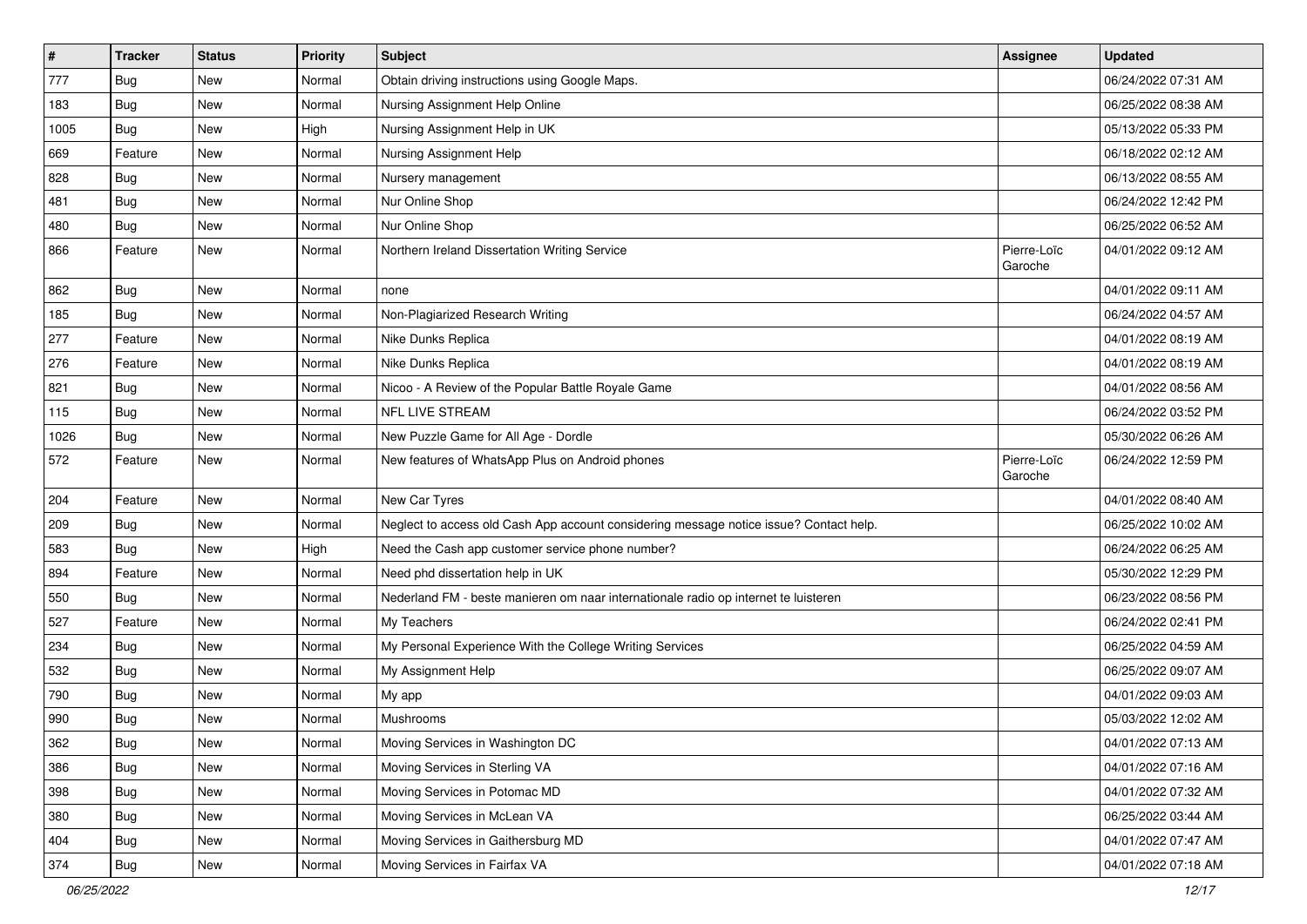| $\vert$ # | <b>Tracker</b> | <b>Status</b> | <b>Priority</b> | <b>Subject</b>                                                                                                                                           | <b>Assignee</b>        | <b>Updated</b>      |
|-----------|----------------|---------------|-----------------|----------------------------------------------------------------------------------------------------------------------------------------------------------|------------------------|---------------------|
| 356       | Bug            | <b>New</b>    | Normal          | Moving Services in Baltimore MD                                                                                                                          |                        | 04/01/2022 07:13 AM |
| 368       | Bug            | <b>New</b>    | Normal          | Moving Services in Arlington County VA                                                                                                                   |                        | 04/01/2022 07:12 AM |
| 392       | Bug            | New           | Normal          | Moving Services in Annapolis MD                                                                                                                          |                        | 04/01/2022 07:16 AM |
| 935       | Bug            | New           | Normal          | MovieBox Pro Apk - Watch Movies and TV Shows on Your Android Phone                                                                                       |                        | 04/27/2022 05:56 PM |
| 934       | Bug            | New           | Normal          | MovieBox Pro Apk - Watch Movies and TV Shows on Your Android Phone                                                                                       |                        | 05/10/2022 11:01 AM |
| 318       | <b>Bug</b>     | New           | Normal          | Mold Removal Services in Virginia Beach VA                                                                                                               |                        | 04/01/2022 07:27 AM |
| 333       | Bug            | New           | Normal          | Mold Removal Services in Norfolk VA                                                                                                                      |                        | 06/25/2022 04:25 AM |
| 348       | Bug            | New           | Normal          | Mold Removal Services in Chesapeake VA                                                                                                                   |                        | 04/01/2022 07:14 AM |
| 248       | <b>Bug</b>     | New           | Normal          | Mobile ringtones and attractiveness ringtones                                                                                                            |                        | 06/25/2022 03:31 AM |
| 726       | Bug            | New           | Normal          | Mobile Application Development Services                                                                                                                  |                        | 06/25/2022 06:02 AM |
| 905       | Bug            | New           | Normal          | MINI MILITIA MOD APK                                                                                                                                     |                        | 05/19/2022 01:54 PM |
| 820       | Bug            | New           | Normal          | Metal Slug Apk para Android                                                                                                                              |                        | 06/25/2022 05:15 AM |
| 819       | Bug            | New           | Normal          | Metal Slug Apk para Android                                                                                                                              |                        | 04/01/2022 08:59 AM |
| 205       | Bug            | New           | Low             | Mens Designer Glasses                                                                                                                                    |                        | 06/25/2022 04:30 AM |
| 988       | Bug            | New           | Normal          | <b>Medicinal Mushrooms</b>                                                                                                                               |                        | 05/06/2022 06:06 AM |
| 987       | <b>Bug</b>     | New           | Normal          | <b>Medicinal Mushrooms</b>                                                                                                                               |                        | 05/02/2022 11:59 PM |
| 114       | <b>Bug</b>     | New           | Normal          | <b>Medical Research Writing Services</b>                                                                                                                 |                        | 06/25/2022 07:20 AM |
| 991       | Bug            | <b>New</b>    | Normal          | <b>MDMA MOLLY</b>                                                                                                                                        |                        | 05/03/2022 12:03 AM |
| 310       | Bug            | New           | Normal          | Mattress Cleaning Services in Virginia Beach VA                                                                                                          |                        | 04/01/2022 07:19 AM |
| 328       | Bug            | New           | Normal          | Mattress Cleaning Services in Norfolk VA                                                                                                                 |                        | 04/01/2022 07:26 AM |
| 343       | Bug            | <b>New</b>    | Normal          | Mattress Cleaning Services in Chesapeake VA                                                                                                              |                        | 04/01/2022 07:16 AM |
| 953       | Bug            | New           | Normal          | Manga Dogs - Read Your Favorite Comics on Your Smartphone                                                                                                |                        | 04/20/2022 05:25 AM |
| 288       | Bug            | New           | Normal          | Make shopping easier                                                                                                                                     |                        | 04/01/2022 07:56 AM |
| 287       | <b>Bug</b>     | New           | Normal          | Make shopping easier                                                                                                                                     |                        | 04/01/2022 08:41 AM |
| 870       | <b>Bug</b>     | New           | Normal          | Mahjong Solitaire                                                                                                                                        |                        | 04/01/2022 09:12 AM |
| 612       | <b>Bug</b>     | <b>New</b>    | Normal          | <b>Luxury Slingshot Rental</b>                                                                                                                           |                        | 06/24/2022 09:09 AM |
| 96        | Bug            | Resolved      | High            | Lustrec installation failed                                                                                                                              | Pierre-Loïc<br>Garoche | 04/01/2022 08:11 AM |
| 1121      | Bug            | <b>New</b>    | Normal          | LustreC do not run                                                                                                                                       |                        | 06/22/2022 08:43 AM |
| 825       | Bug            | <b>New</b>    | Normal          | Lucky Patcher Download                                                                                                                                   |                        | 04/01/2022 08:59 AM |
| 665       | Feature        | <b>New</b>    | Normal          | Look for a dedicated help with finance assignment                                                                                                        |                        | 06/24/2022 12:47 PM |
| 1111      | <b>Bug</b>     | New           | Normal          | LOLBeans is a fun battle royale game where you race with other players while avoiding obstacles. Reach the<br>end of the course in competitive gameplay! |                        | 06/20/2022 06:39 AM |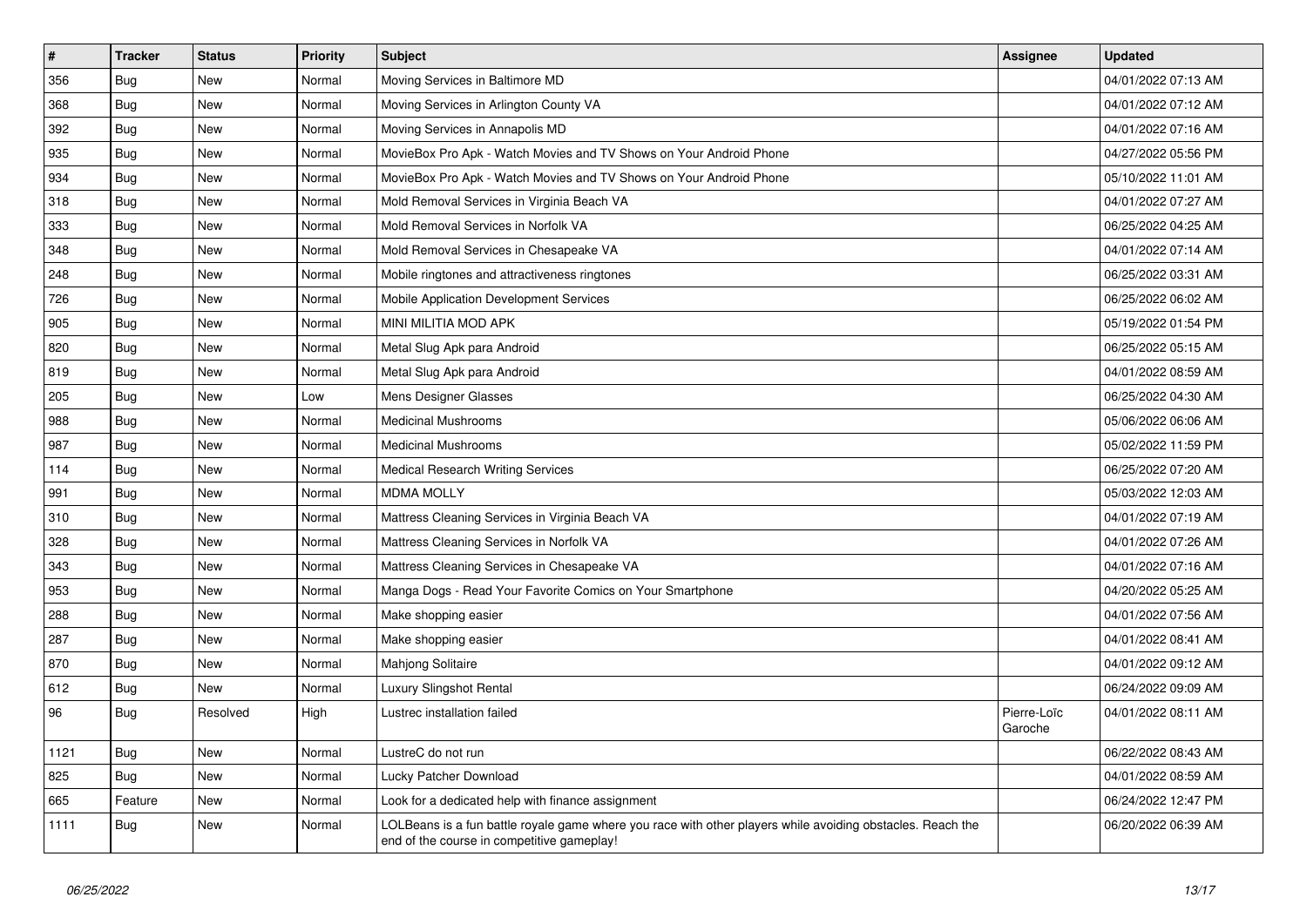| $\vert$ # | <b>Tracker</b> | <b>Status</b> | Priority | <b>Subject</b>                                                                           | <b>Assignee</b>        | <b>Updated</b>      |
|-----------|----------------|---------------|----------|------------------------------------------------------------------------------------------|------------------------|---------------------|
| 270       | Bug            | New           | Normal   | Logo Mansion                                                                             | Christophe<br>Garion   | 04/01/2022 08:20 AM |
| 677       | <b>Bug</b>     | New           | Normal   | Logo Design Services Near Me                                                             |                        | 06/24/2022 08:52 AM |
| 365       | <b>Bug</b>     | New           | Normal   | Local Moving Services in Washington DC                                                   |                        | 04/01/2022 07:12 AM |
| 389       | Bug            | <b>New</b>    | Normal   | Local Moving Services in Sterling VA                                                     |                        | 04/01/2022 07:16 AM |
| 401       | <b>Bug</b>     | New           | Normal   | Local Moving Services in Potomac MD                                                      |                        | 04/01/2022 07:48 AM |
| 383       | Bug            | New           | Normal   | Local Moving Services in McLean VA                                                       |                        | 04/01/2022 07:17 AM |
| 377       | Bug            | New           | Normal   | Local Moving Services in Fairfax VA                                                      |                        | 04/01/2022 07:17 AM |
| 359       | <b>Bug</b>     | New           | Normal   | Local Moving Services in Baltimore MD                                                    |                        | 04/01/2022 07:15 AM |
| 371       | Bug            | <b>New</b>    | Normal   | Local Moving Services in Arlington County VA                                             |                        | 04/01/2022 07:13 AM |
| 395       | <b>Bug</b>     | New           | Normal   | Local Moving Services in Annapolis MD                                                    |                        | 04/01/2022 07:15 AM |
| 171       | Feature        | New           | Normal   | loan management system                                                                   |                        | 06/25/2022 09:42 AM |
| 623       | Bug            | New           | Normal   | Listen to online radio stations for mobile phones                                        |                        | 06/24/2022 08:21 PM |
| 479       | Bug            | New           | Normal   | Limousine Service Bellevue WA                                                            |                        | 06/24/2022 06:14 AM |
| 1098      | Bug            | New           | Normal   | Life of a Fisherman                                                                      |                        | 06/15/2022 08:10 AM |
| 502       | Bug            | New           | Normal   | Les instructions pour définir des sonneries pour iPhone sont simples et faciles à suivre |                        | 06/25/2022 12:35 AM |
| 1077      | Bug            | New           | Normal   | Les excellentes façons d'utiliser ces images                                             |                        | 06/25/2022 08:51 AM |
| 673       | Bug            | New           | Normal   | Learn the basics of pixel art - Clear grid                                               |                        | 06/24/2022 06:41 AM |
| 562       | <b>Bug</b>     | New           | Normal   | Learn Basic Mahjong Rules                                                                |                        | 06/23/2022 12:48 AM |
| 151       | Feature        | New           | Normal   | Law Essay Writing Service - Assignments Planet                                           |                        | 06/25/2022 12:29 AM |
| 739       | <b>Bug</b>     | New           | Normal   | law dissertation help                                                                    |                        | 04/01/2022 09:02 AM |
| 779       | Feature        | New           | Normal   | Latest Whatsapp groups for Teens                                                         | Pierre-Loïc<br>Garoche | 06/21/2022 01:33 AM |
| 904       | Feature        | New           | Normal   | Laora seeck                                                                              |                        | 04/20/2022 11:54 AM |
| 883       | <b>Bug</b>     | New           | Normal   | Langweilen Sie sich jemals bei der gleichen alten Schriftart auf Instagram?              |                        | 04/01/2022 09:16 AM |
| 851       | Bug            | New           | Normal   | Laden Sie den kostenlosen MP3-Klingelton für Ihr Mobiltelefon herunter                   |                        | 04/01/2022 09:14 AM |
| 194       | Bug            | New           | Normal   | lace closure wigs                                                                        |                        | 06/25/2022 09:18 AM |
| 716       | Bug            | New           | Normal   | La celebración de un BabyShower.                                                         |                        | 06/24/2022 02:09 AM |
| 962       | <b>Bug</b>     | New           | Normal   | Kostenlose Hörbücher                                                                     |                        | 05/20/2022 08:56 AM |
| 528       | Bug            | New           | Normal   | Korean Mag                                                                               |                        | 06/23/2022 10:09 PM |
| 534       | <b>Bug</b>     | New           | Normal   | Know how to initiate cash app refund by contacting the technical team                    | Pierre-Loïc<br>Garoche | 06/25/2022 08:34 AM |
| 663       | Bug            | New           | Normal   | Know how the Cash app twitches words in a detailed way.                                  | Pierre-Loïc<br>Garoche | 05/22/2022 05:44 PM |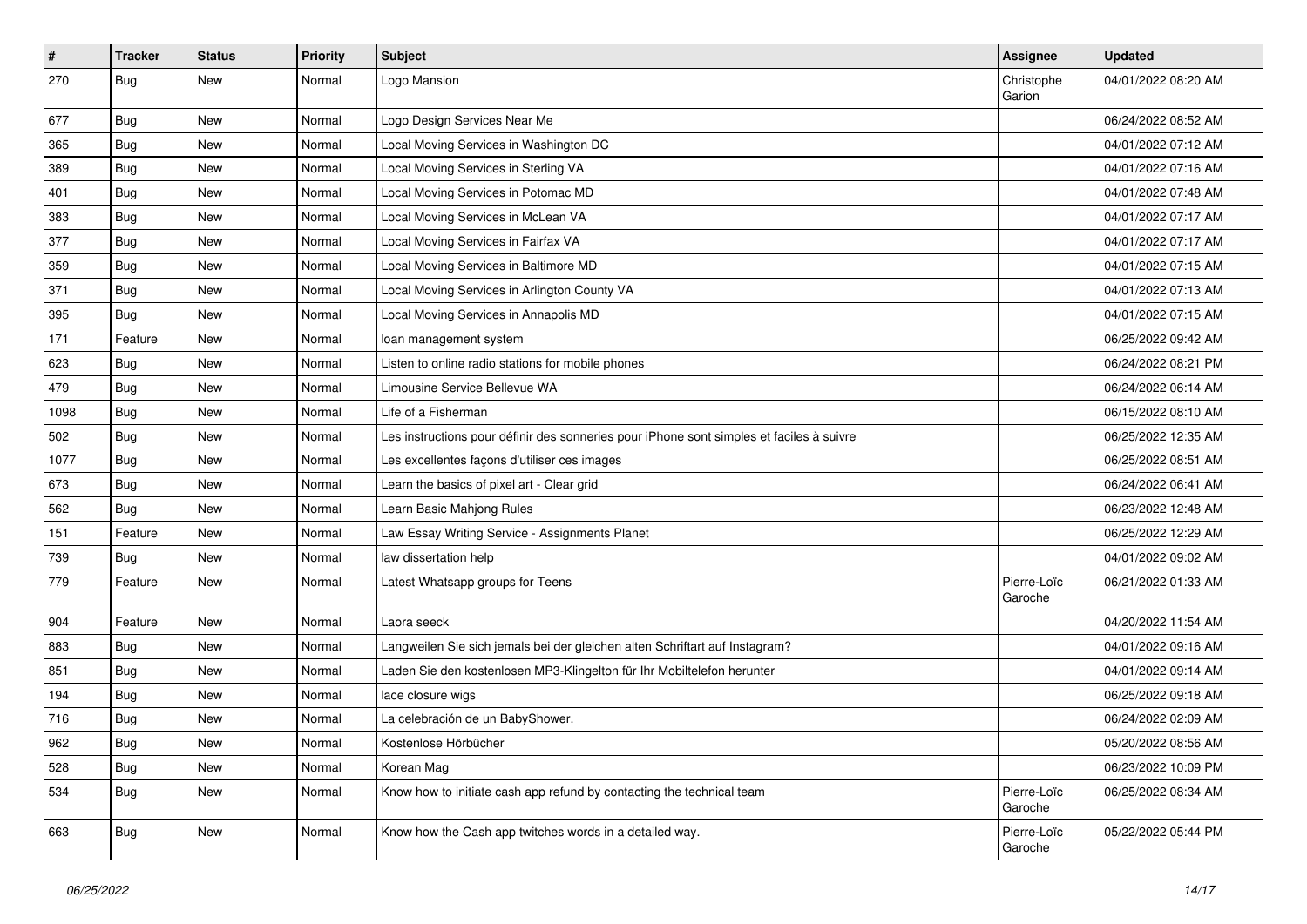| $\vert$ # | <b>Tracker</b> | <b>Status</b> | Priority | <b>Subject</b>                                                                                                  | <b>Assignee</b>        | <b>Updated</b>      |
|-----------|----------------|---------------|----------|-----------------------------------------------------------------------------------------------------------------|------------------------|---------------------|
| 1119      | <b>Bug</b>     | New           | Normal   | Klondike Solitaire                                                                                              |                        | 06/21/2022 08:25 AM |
| 1016      | Bug            | <b>New</b>    | Normal   | Klondike Solitaire                                                                                              |                        | 05/12/2022 09:03 AM |
| 873       | <b>Bug</b>     | New           | Normal   | Klingeltöne mp3                                                                                                 |                        | 04/13/2022 11:03 AM |
| 893       | Bug            | New           | Normal   | klingeltone                                                                                                     |                        | 04/13/2022 11:06 AM |
| 119       | Bug            | New           | Normal   | klhjigyu                                                                                                        |                        | 06/25/2022 09:30 AM |
| 656       | Bug            | New           | Normal   | Kiwi Nutrition Facts And Health Benefits                                                                        |                        | 06/23/2022 05:18 PM |
| 566       | <b>Bug</b>     | New           | Normal   | Kinemaster Pro Download - los App Review                                                                        |                        | 04/01/2022 09:27 AM |
| 88        | Bug            | New           | Normal   | kind2 output: When for node arguments                                                                           | Pierre-Loïc<br>Garoche | 06/24/2022 08:12 PM |
| 596       | Bug            | <b>New</b>    | Normal   | <b>Kids Games</b>                                                                                               |                        | 04/01/2022 09:18 AM |
| 304       | Bug            | New           | Normal   | Keyless Entry Services in Norcross GA                                                                           |                        | 04/01/2022 07:19 AM |
| 803       | Feature        | New           | High     | Ketamine Online Store                                                                                           | Pierre-Loïc<br>Garoche | 06/24/2022 01:24 PM |
| 805       | Bug            | New           | Normal   | Ketamine Online Store                                                                                           | Christophe<br>Garion   | 06/23/2022 06:44 PM |
| 367       | Bug            | New           | Normal   | Junk Removal Services in Washington DC                                                                          |                        | 04/01/2022 07:12 AM |
| 391       | Bug            | New           | Normal   | Junk Removal Services in Sterling VA                                                                            |                        | 04/01/2022 07:16 AM |
| 403       | Bug            | <b>New</b>    | Normal   | Junk Removal Services in Potomac MD                                                                             |                        | 04/01/2022 07:47 AM |
| 385       | <b>Bug</b>     | New           | Normal   | Junk Removal Services in McLean VA                                                                              |                        | 04/01/2022 07:15 AM |
| 379       | Bug            | New           | Normal   | Junk Removal Services in Fairfax VA                                                                             |                        | 04/01/2022 07:17 AM |
| 361       | Bug            | New           | Normal   | Junk Removal Services in Baltimore MD                                                                           |                        | 04/01/2022 07:13 AM |
| 373       | Bug            | New           | Normal   | Junk Removal Services in Arlington County VA                                                                    |                        | 04/01/2022 07:18 AM |
| 397       | Bug            | New           | Normal   | Junk Removal Services in Annapolis MD                                                                           |                        | 04/01/2022 07:15 AM |
| 653       | <b>Bug</b>     | New           | Normal   | Jujube (Jinjoles): Properties And Health Benefits                                                               |                        | 06/23/2022 10:41 PM |
| 240       | Feature        | New           | Normal   | Juego interesante de Dragon Ball Legends MOD APK                                                                |                        | 06/25/2022 12:21 AM |
| 670       | Bug            | New           | Normal   | JTWhatsApp Apk - The New and Improved WhatsApp                                                                  |                        | 06/17/2022 04:36 PM |
| 842       | Bug            | New           | Normal   | Join the fun game                                                                                               |                        | 04/01/2022 08:58 AM |
| 163       | <b>Bug</b>     | New           | Normal   | jknjopl[                                                                                                        |                        | 04/01/2022 07:58 AM |
| 262       | Bug            | New           | Normal   | It this true to dealing Wuth                                                                                    |                        | 06/22/2022 04:07 AM |
| 1049      | Feature        | New           | Normal   | IT Software Company In Delhi                                                                                    |                        | 05/27/2022 05:24 AM |
| 210       | Bug            | New           | Normal   | Issue with check symbol in Cash App? Dial assist number with calling Cash App customer service phone<br>number. |                        | 06/24/2022 10:52 PM |
| 269       | Bug            | New           | Normal   | Is there such a site for app design?                                                                            | Anonymous              | 06/25/2022 08:41 AM |
| 999       | Bug            | New           | Normal   | Is there a way to find Google Feud answers?                                                                     |                        | 05/07/2022 08:58 AM |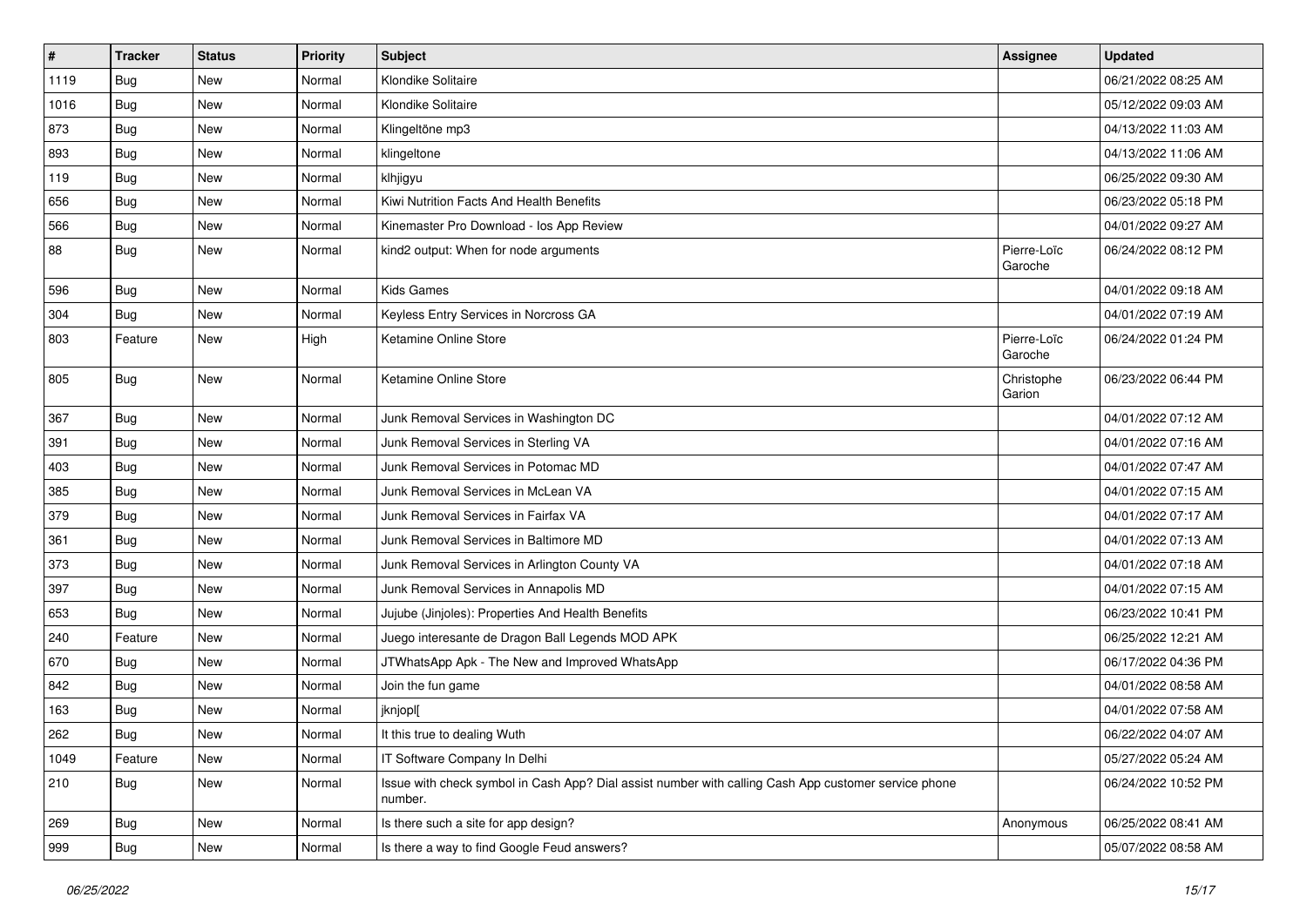| $\sharp$ | <b>Tracker</b> | <b>Status</b> | Priority | <b>Subject</b>                                                                               | <b>Assignee</b>        | <b>Updated</b>      |
|----------|----------------|---------------|----------|----------------------------------------------------------------------------------------------|------------------------|---------------------|
| 231      | Bug            | <b>New</b>    | Normal   | Is the ringtone download difficult or not?                                                   | Pierre-Loïc<br>Garoche | 06/24/2022 06:35 PM |
| 478      | Feature        | New           | Normal   | Is it safe to install third-party WhatsApp GB?                                               |                        | 06/25/2022 02:38 AM |
| 1015     | Bug            | New           | Normal   | Is it possible to send books for free?                                                       |                        | 05/11/2022 04:05 PM |
| 998      | Bug            | New           | Normal   | Is It Hard to Solve Wordle An                                                                |                        | 05/13/2022 06:39 PM |
| 1116     | Bug            | <b>New</b>    | Normal   | ipTV smarts pro                                                                              |                        | 06/21/2022 06:09 AM |
| 993      | Bug            | <b>New</b>    | Normal   | IO Games Free Online                                                                         |                        | 05/04/2022 10:35 AM |
| 788      | Bug            | <b>New</b>    | Normal   | Intro Maker Mod APK                                                                          |                        | 06/24/2022 06:06 PM |
| 225      | Bug            | <b>New</b>    | Normal   | instant personal loan                                                                        |                        | 06/24/2022 03:33 AM |
| 224      | Feature        | New           | Normal   | Instant Personal Loan                                                                        | Pierre-Loïc<br>Garoche | 06/25/2022 05:58 AM |
| 176      | Bug            | <b>New</b>    | Normal   | instant loan without documents                                                               |                        | 06/18/2022 01:43 PM |
| 167      | Bug            | <b>New</b>    | Normal   | instant loan without documents                                                               | Anonymous              | 06/25/2022 08:50 AM |
| 568      | Bug            | <b>New</b>    | Normal   | Instale a versão mais recente do YouTube Premium                                             |                        | 06/24/2022 08:51 PM |
| 748      | Bug            | <b>New</b>    | Normal   | Il y a quelques façons d'obtenir des sonneries gratuites pour votre iPhone                   |                        | 04/01/2022 09:02 AM |
| 1072     | Bug            | <b>New</b>    | Normal   | ij.start canon                                                                               |                        | 06/21/2022 06:56 PM |
| 1013     | Bug            | <b>New</b>    | Normal   | ij.start canon                                                                               |                        | 05/11/2022 11:31 AM |
| 950      | Bug            | <b>New</b>    | Normal   | ij.start canon                                                                               |                        | 05/07/2022 02:12 PM |
| 943      | Bug            | New           | Normal   | ij.start canon                                                                               |                        | 04/13/2022 08:52 AM |
| 846      | Feature        | New           | Normal   | ij.start canon                                                                               |                        | 04/01/2022 08:58 AM |
| 525      | Bug            | <b>New</b>    | Normal   | If you don't have a QR code: How to activate cash app card in app                            |                        | 06/25/2022 09:07 AM |
| 604      | Bug            | <b>New</b>    | Normal   | Idle Game Online                                                                             |                        | 06/24/2022 06:16 PM |
| 1104     | Bug            | <b>New</b>    | Normal   | Idle game fix bug                                                                            |                        | 06/17/2022 04:35 AM |
| 1103     | Bug            | New           | Normal   | Idle game fix bug                                                                            |                        | 06/21/2022 09:30 AM |
| 1031     | Bug            | New           | Normal   | <b>IAFT Traders Union</b>                                                                    |                        | 05/16/2022 03:14 PM |
| 1030     | Bug            | <b>New</b>    | Normal   | <b>IAFT Traders Union</b>                                                                    |                        | 05/16/2022 03:13 PM |
| 736      | Bug            | New           | Normal   | I Want to Edit in My Website (transfer-factor.net) Unfortunately, Unable to Edit It          |                        | 06/24/2022 07:32 AM |
| 711      | Bug            | <b>New</b>    | Normal   | Human Fall Flat Apk Download                                                                 |                        | 06/25/2022 09:44 AM |
| 123      | Bug            | New           | Normal   | https://www.reddit.com/r/NRLgrandfinal2020/                                                  |                        | 06/25/2022 12:24 AM |
| 124      | Bug            | New           | Normal   | https://www.bigmarker.com/ustvpass/LIVE-Atlanta-Falcons-vs-Carolina-Panthers-NFL-Week-8-Game |                        | 04/01/2022 07:55 AM |
| 486      | Bug            | New           | Low      | <b>HP Wireless Printer Setup</b>                                                             | Anonymous              | 06/25/2022 12:32 AM |
| 237      | Feature        | New           | Normal   | HP Printer Assistant Software   Download & Install HP Assistant                              |                        | 06/24/2022 08:40 PM |
| 236      | <b>Bug</b>     | New           | Normal   | HP Printer Assistant Software   Download & Install HP Assistant                              |                        | 04/01/2022 08:16 AM |
| 238      | Bug            | New           | Low      | HP Printer Assistant Software   Download & Install HP Assistant                              |                        | 04/01/2022 08:16 AM |